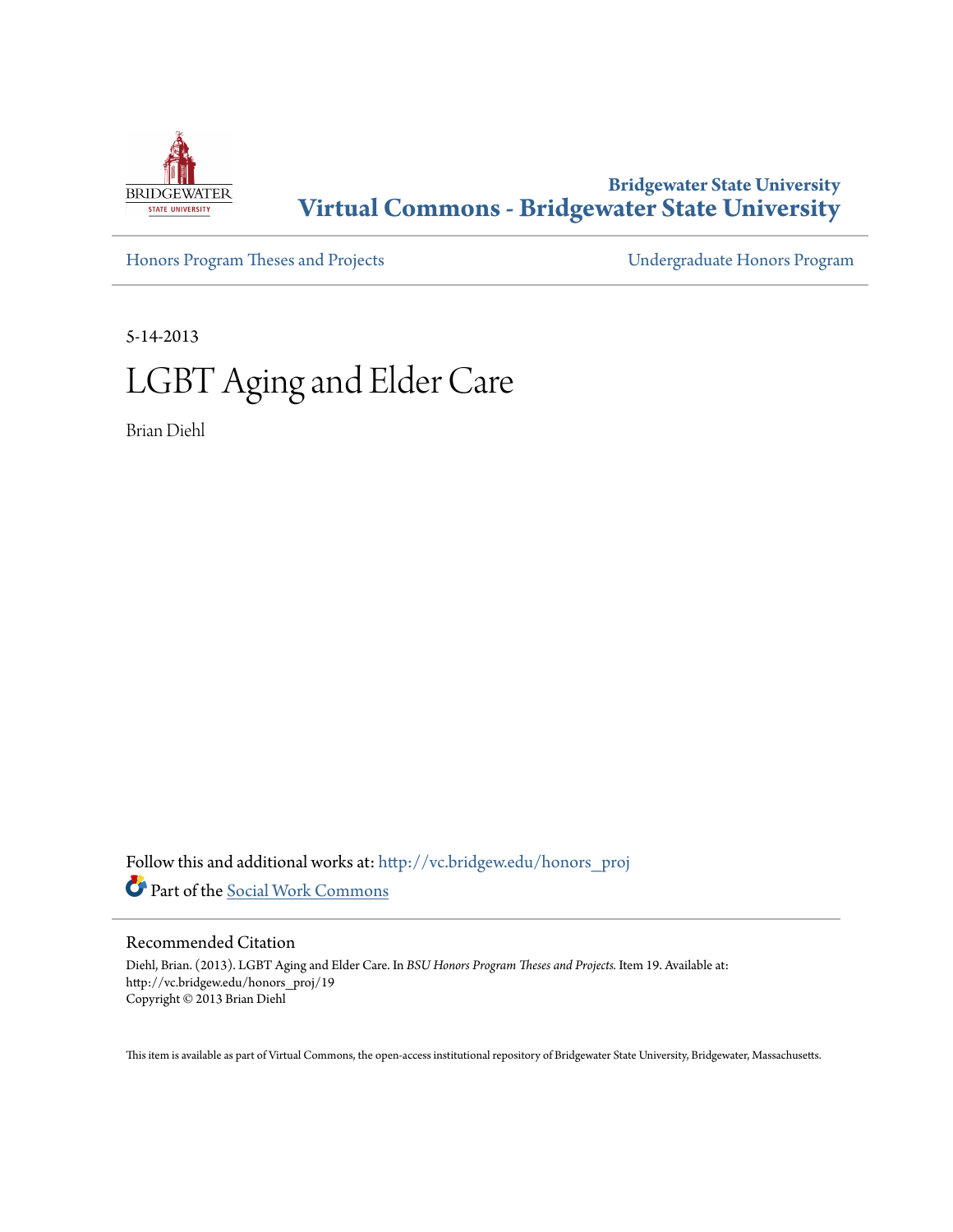LGBT Aging and Elder Care

Brian Diehl

Submitted in Partial Completion of the Requirements for Departmental Honors in Social Work

Bridgewater State University

May 14, 2013

Dr. Kathleen Bailey, Thesis Director Dr. Arnaa Alcon, Committee Member Dr. Jonghyun Lee, Committee Member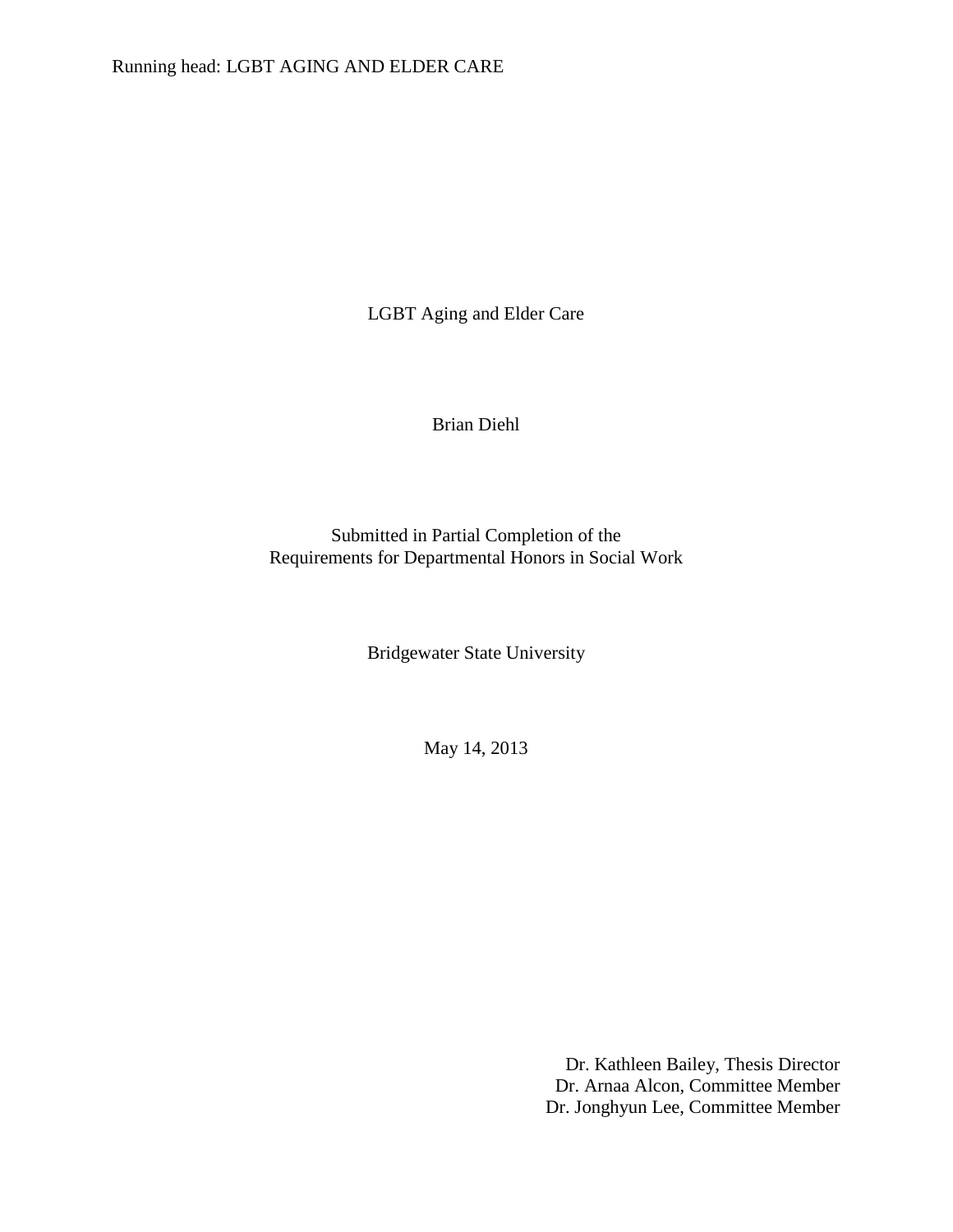## Abstract

This project focuses on particular issues faced by elderly lesbian, gay, bisexual and transgendered (LGBT) people. This qualitative study involves interviews with eight gay men, four lesbians and two service providers and seeks to understand the unique challenges confronting aging members of the LGBT community and the quality of training received by caregivers assisting this population. Interview participants included three couples and four single men, and two partnered individuals across Massachusetts and Rhode Island. Analysis of the data indicates that the areas of greatest concern to LGBT elders are social-support networks and broader social change. Individuals interviewed expressed concern about maintaining local connections or receiving support within the direct community, while couples were primarily concerned with legal rights on a federal level, such as spousal benefits and pension transference. Services providers expressed concern about understaffed agencies, a void in LGBT elder training and lack of agency support in meeting the needs of this minority group. Aging members of the LGBT community who have faced stigmatism, discrimination or marginalization throughout their life would benefit from an environment that supports diversity and institutional changes designed to meet their distinctive needs. Policy-makers interested in equal protection, eldercare advocates or diversity awareness groups could utilize these findings.

*Key Words: LGBT, elders, social supports, legal rights, and health care.*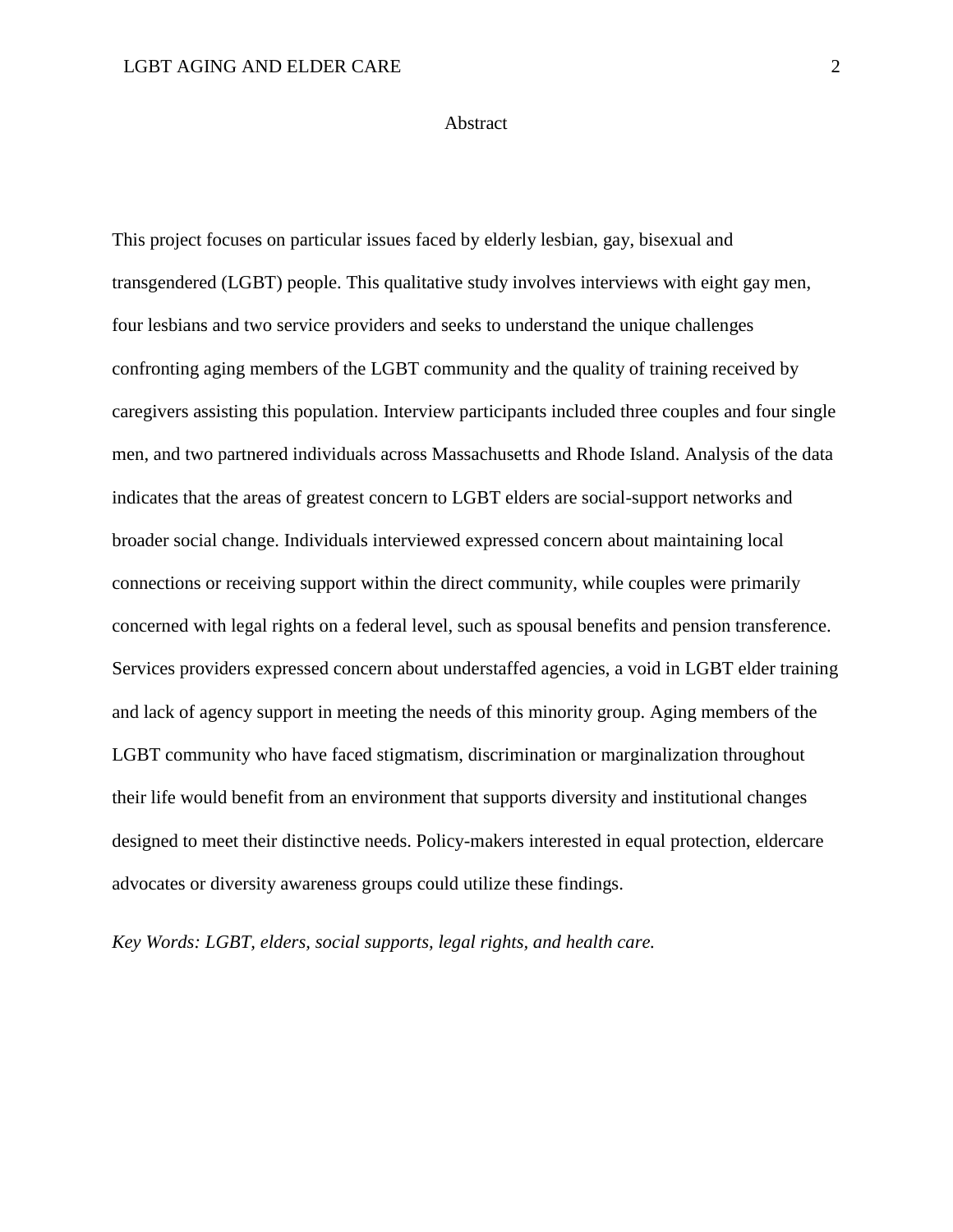Our communities are rapidly aging. According to the World Health Organization, the population of adults aged 60 years and older will triple by the year 2050 (Imbody and Vansburger, 2011) and the number of older Americans living in the United States will be over 2 billion (Sade, 2012). This rapid population increase of older adults goes by several names, including the silver tsunami, the geriatric imperative or the age wave, among others. The aging baby boomer cohort, those born between 1946 and 1964, is swelling this particular group of Americans and soon seventy-six million aging boomers will enter the fragmented and under funded health care arena. From solely a health care perspective, these numbers are daunting (Delafuente, 2009). In addition to the concerns of all people as they grow older, such as declining physical strength or mental health, loss of independence, difficulties with social integration and inclusion, there is an increased risk of social and emotional isolation by belonging to an overlooked minority group that is left out of program planning and aging services (Brown and Cocker, 2011).

The Lesbian, Gay, Bisexual and Transgendered (LGBT) population is frequently marginalized, often disregarded and still regularly faces openly prejudiced or bigoted attitudes (Cook-Daniels, 2011). As with any aging member of our population, LGBT elders deserve to age with dignity and respect in an environment that is safe, affordable and culturally sensitive, while simultaneously treating the health of the entire individual, regardless of sexual orientation. By assuming heterosexuality, healthcare organizations, groups and providers continue to force aging members of the LGBT community back into the shadows, denying their existence (Morrow, 2001). Often, this group of aging adults does not have their specific, distinctive needs met which negatively impacting life opportunities, wellbeing and health-related aging (Huges, 2009). In addition to the concerns of all people as they grow older, such as declining health, physical and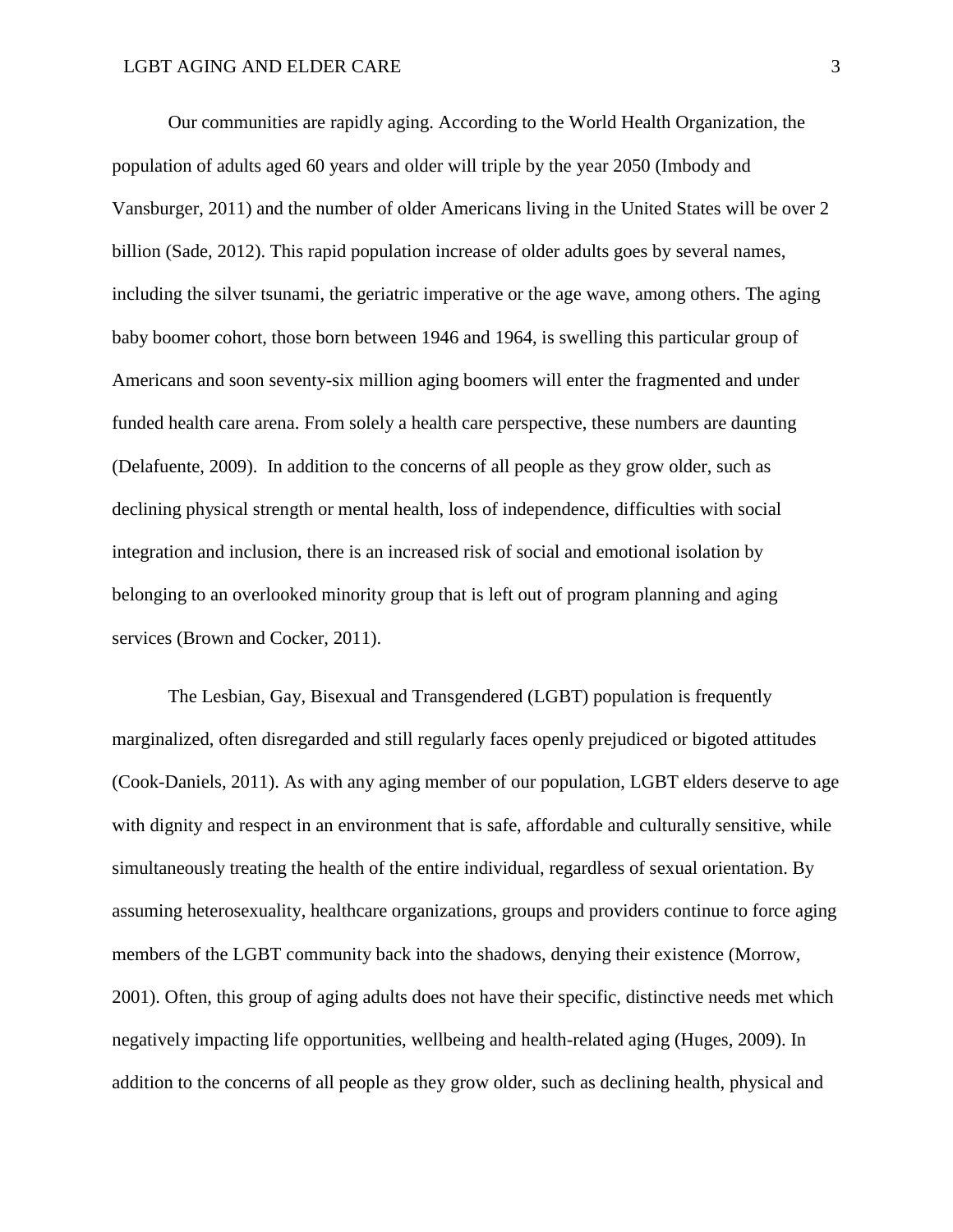#### LGBT AGING AND ELDER CARE 4

mental acuity, independence, and the ability to integrate and enhance social inclusion(Sade, 2012), there is an increased risk of social and emotional isolation for LGBT elders (Apuzzo, 2001). The effectiveness of providing a culturally sensitive environment that meets the unique needs of the older LGBT community is complex at best. This project seeks to understand the unique challenges confronting aging members of the LGBT community and the quality of training received by caregivers assisting this population.

As the LGBT community ages, many members are forced into hiding, denied services and left to die alone because of discrimination, stigmatism or hatred (Morrow, 2001). Given that many federal, state and local levels do not include specific information on LGBT elders, this institutionalized form of social discrimination inhibits most LGBT elders of availing themselves of services on which other seniors thrive (Brown & Cocker, 2011). Many retreat back into the closet, reinforcing the isolation of a people whose experiences, families, communities, histories and even moral worthiness have been stigmatized (Cahill, South & Spade, 2000). Despite historical and contemporary oppression, members of the LGBT elder community have been at the forefront of sweeping societal changes related to gender identity and sexual orientation (Morrow, 2001). Haber (2009) uses two major historical events to substantiate the position that the LGBT community will have an impact on aging and elder care: the Stonewall Inn Riots and the reversal of the declaration that homosexuality is a psychosis or labeled as a mental illness. While Stonewall was not the first pushback from the gay community against governmentsponsored persecution, it was a galvanizing point for gay and lesbian culture, signifying a change from a passive to active resistance in response to institutionalized anti-gay violence (Morrow, 2001). With the changes made to the Diagnostic and Statistical Manual of Mental Disorders (DSM), the scientific community no longer declared being gay a mental illness (Ford, 2012).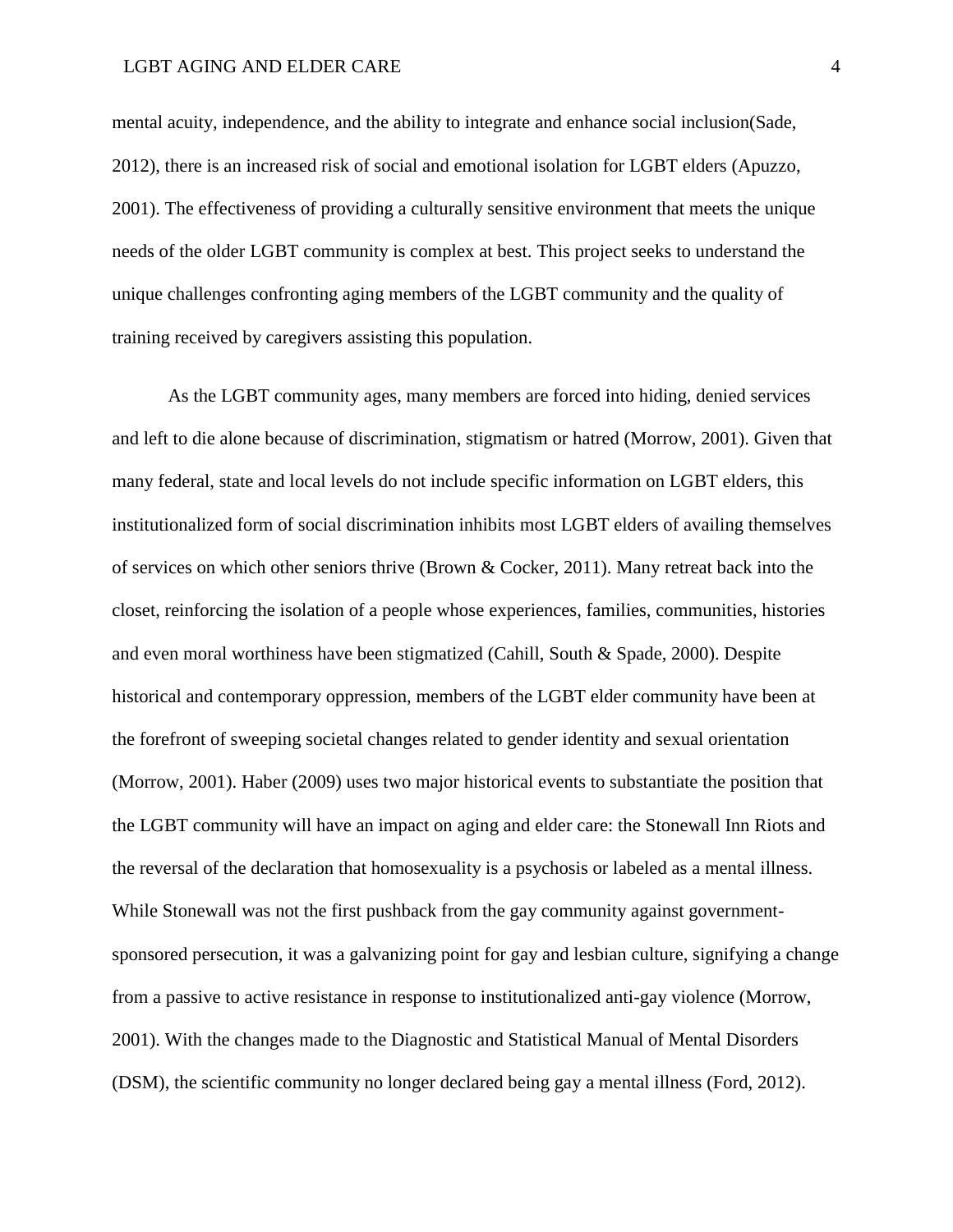Changes made to the attitudes towards members of this minority group were a direct result of advocacy and social action by members of the LGBT community (Morrow, 2001).

## **Literature Review**

This research study seeks to understand the barriers facing aging members of the LGBT community and the role social worker's play in effectively meeting the needs of this population. This literature review focuses on the lives and experiences of LGBT elders. The group known as the "baby boomer" generation is fueling the expansion of older adults. The beginning waves of the 76 million strong baby boomer cohort turned 65 in 2011, nearing retirement, demanding attention and poised to forever revolutionize retirement and aging (Sade, 2012).. This cohort is accustomed to changing the way agencies provide services, products are sold and what constitutes acceptance in society (Haber, 2009). This group of older adults was the product of peacetime security after World War II, yet lived through many significant world events. They saw the first lunar landing, the Vietnam War, an assassination of a President of the United States, the Civil Rights Movement, political turmoil, the Cold War and spiritual, religious and moral upheaval (Sade, 2012). According to Haber (2009), the baby boomer cohort has a history of making societal changes throughout its lifecycle, including changes to hospitals, healthcare and the early child development institutions that needed to change to support the sheer size of this collective group. Creating a similar shift in public schools and the housing market, this group also influenced public policy. They took leadership positions in the Civil Rights Movement, influenced the direction of the war in Vietnam and the brought dynamic changes to business and corporate structures (Haber, 2009).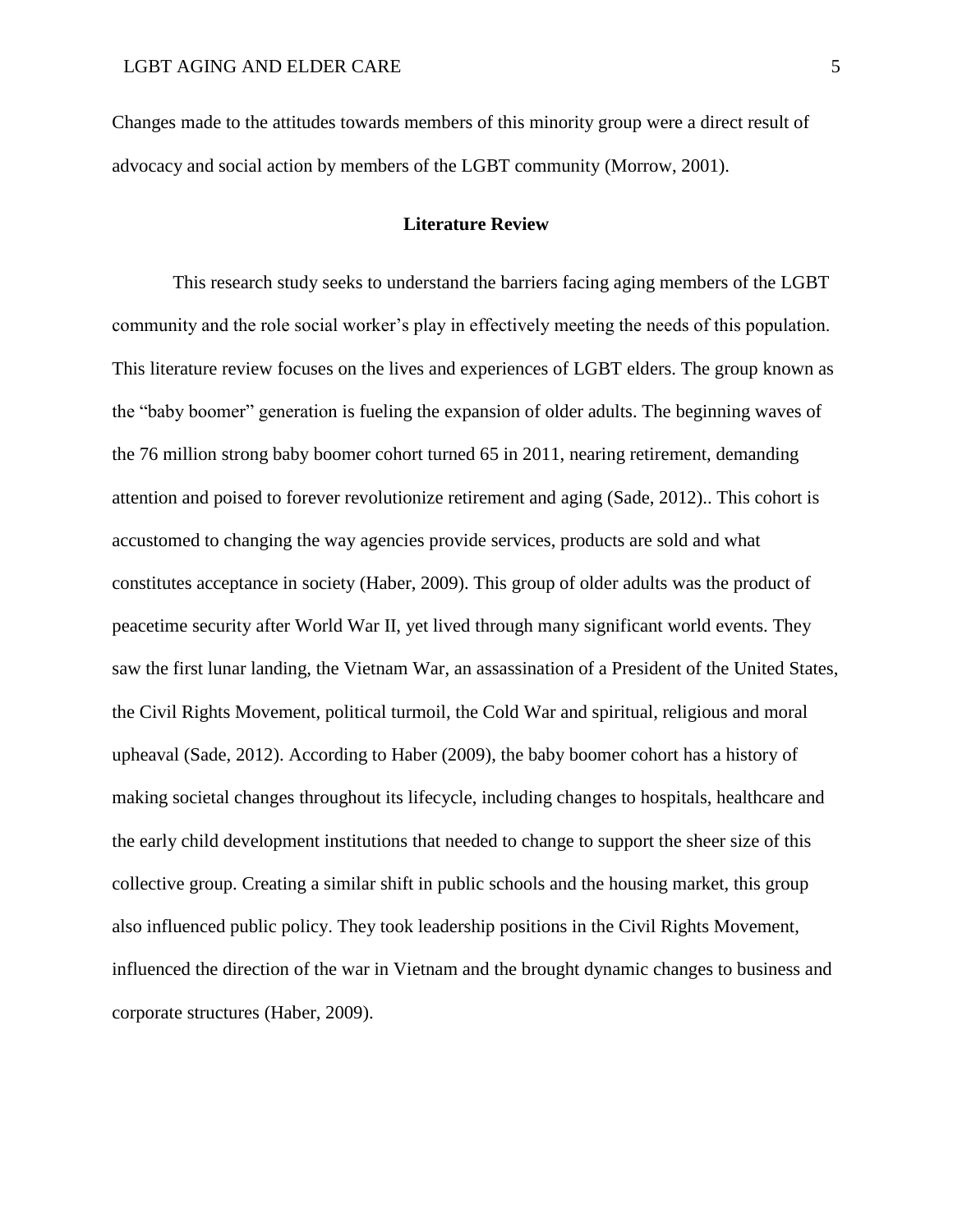As life expectancy rates continue to rise, estimates indicate that by the year 2030 70 million older persons, those aged sixty-five or older, will be living in the United States (Delafuente, 2009). Those numbers represent almost twenty percent of the total United States population (Landers et al., 2010). More importantly, these estimates include a significant number of aging LGBT Americans. While fear of discrimination, stigmatism, prejudice or marginalization prevent many older adults as openly identifying as members of the LGBT community, it is safe to assume that the percentage of older adults that are LGBT should mimic the percentage of population numbers for younger Americans (Landers et al, 2010).

As with other marginalized communities, LGBT older adults face significant barriers and profound disparities that place them in great social need (Anetzberger et al., 2004). Many federal, state and local levels do not include LGBT-specific programs for older adults and do not collect LGBT-specific data, creating a void of comprehensive information about the lifetime effects of discrimination, stigma and violence (Brown & Cocker, 2011). How will the needs of this minority group be met to avoid the effects social discrimination and barriers such as poverty, social isolation and delayed care seeking, if the LGBT-specific data is not collected? Incomplete or inaccurate demographic knowledge about LGBT elders, including the number of low-income elders, numbers of same-sex couples aging together, and the number who have raised children or are currently raising children makes it difficult for advocates to represent this population (Brown & Cocker, 2011). Devoid of this valuable data, policy discussions within the Department of Health and Human Services or the Social Security Administration cannot fully account for the lives and needs of LGBT elders (Apuzzo, 2001). LGBT seniors are twice as likely to age single, more than twice as likely to live alone and more than four times as likely not to have children to call upon in times of need as compared to heterosexual elders (Gabrielson, 2011). Due to these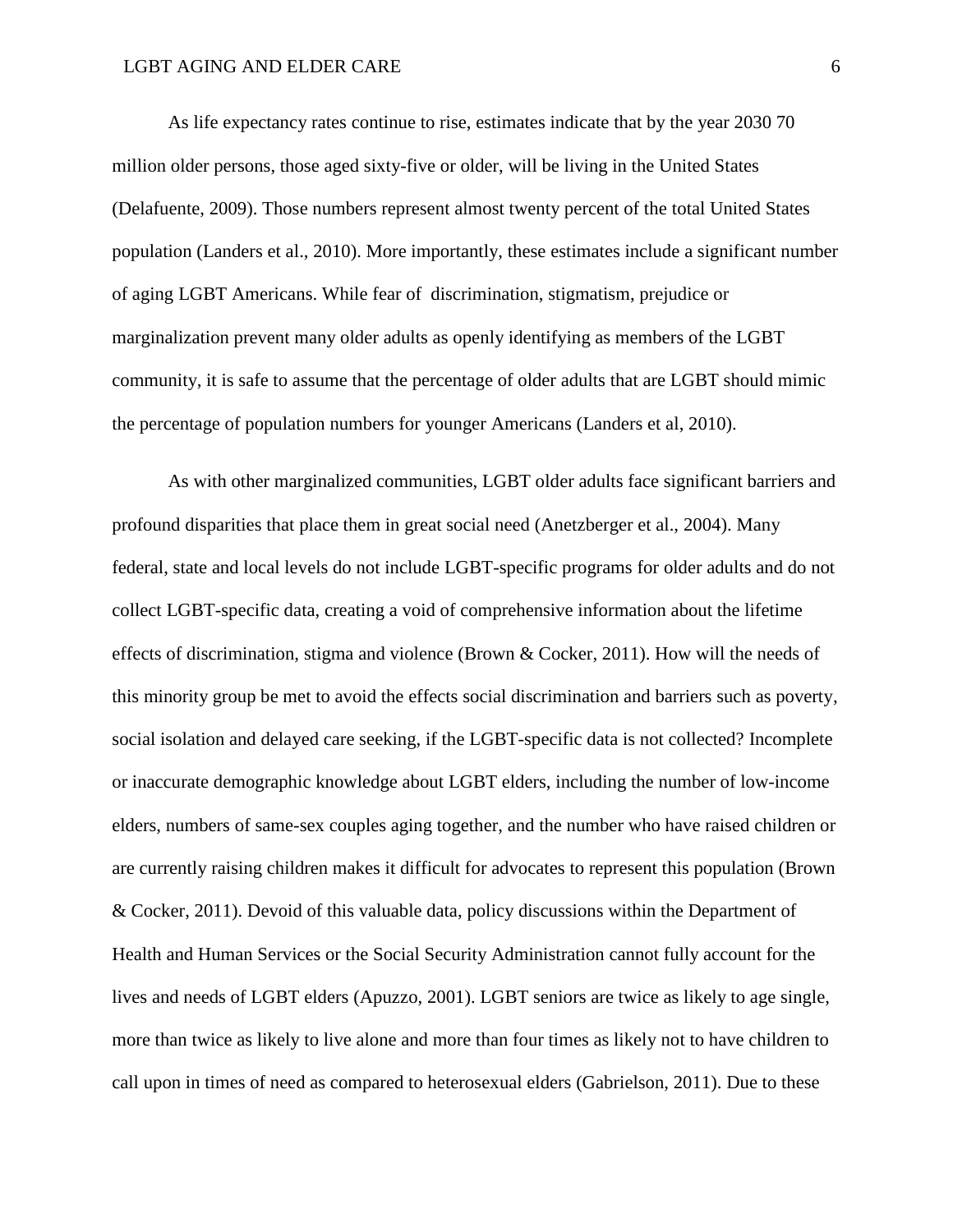increased needs, LGBT elders require more social services and supports to age successfully (Cook-Daniels, 2011).

Anetzberger et al, (2004), note that LGBT elders have fewer sources of societal and family supports when compared to their heterosexual peers. They also face higher poverty rates, experience higher incidences of poor health and experience limited access to health services. Issues such as financial security and income throughout aging, unexpected debilitating illness, economic hardship, and loss of friends and family are difficult to anticipate or navigate (Cook-Daniels, 2011). Potentially, every older adult may face these issues, but LGBT seniors face specific challenges that are directly related to, and often caused by, their unique minority status (Landers, et al., 2010). Aging members of the LGBT community often face changes and upheaval related to aging in silence. This dynamic can also create a disparity in natural supports for these individuals and an increased hardship to aging-in-place (Cook-Daniels, 2011). The choice to grow old within a community or with loved ones close-by is often an option that is dangerous or unavailable to aging LGBT community members (Gabrielson, 2011). As the number of aging LGBT persons grows, so too does the need for culturally competent health care that addresses the unique health needs of this population (Landers, et al., 2010).

Characterizing life quality throughout the life span as "personal pleasure and satisfaction, good mental health, meaningful relationships, valued social roles, feeling secure, and the freedom to do things without restriction" (Huges, 2009, 663). A common fear many older adults face is the quality of their future physical health, which may include admission to a nursing home or a skilled nursing facility as institutionalization is a shared fear of many aging persons should they become unable to care for themselves (Stein, Beckerman & Sherman 2010). LGBT elders must cope with the additional apprehension about living in a setting that does not account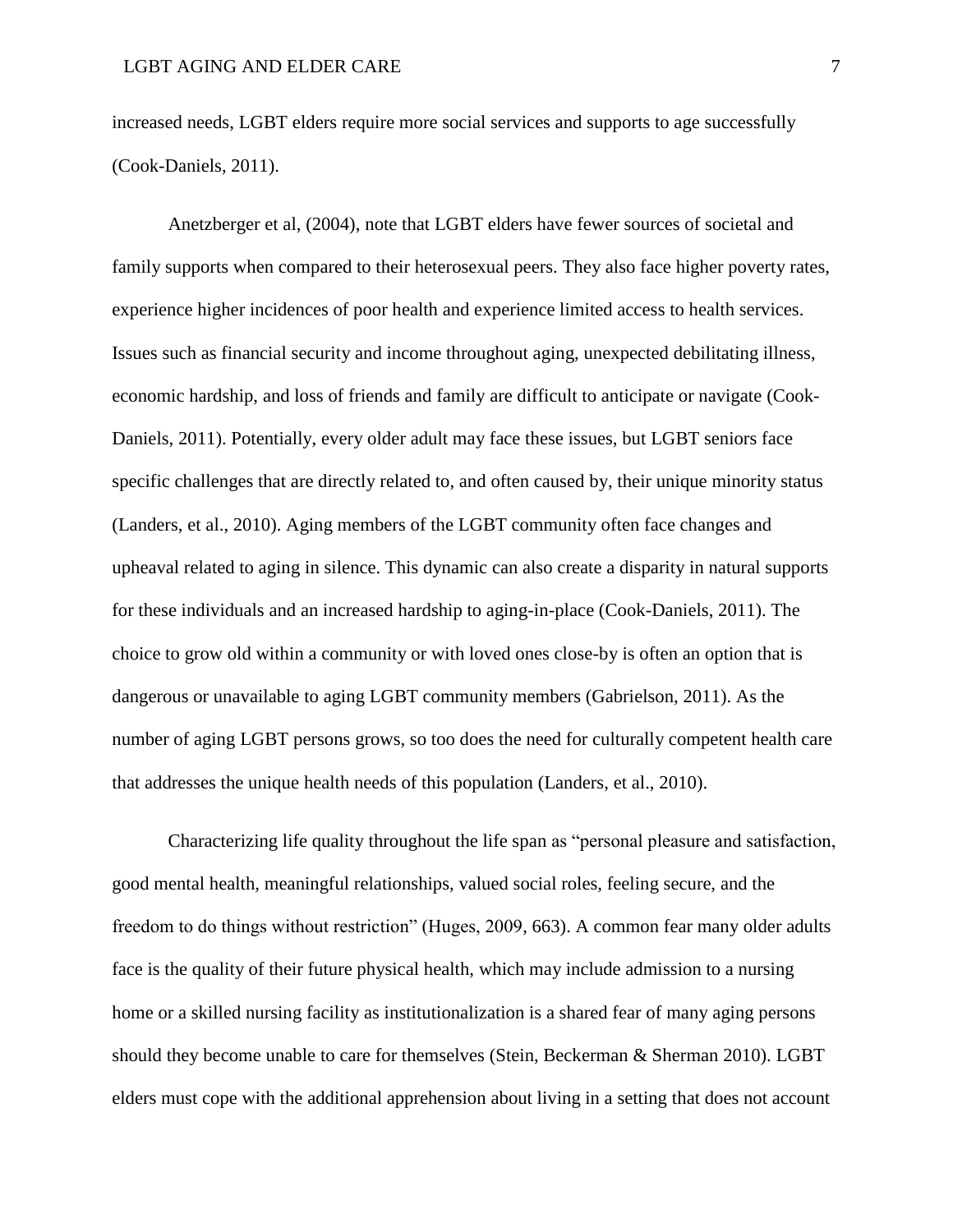for sexual orientation, or where discrimination occurs because of sexual orientation (Landers et al., 2010). Many older lesbians and gay men feel compelled to subvert their sexuality or their close, personal relationships in order to receive quality, competent health care (Haber, 2009). While many of the needs and concerns of LGBT older adults are similar to those of their heterosexual peers, older lesbians and gay men must also confront a unique variety of internal and external barriers to accessing needed services and receiving quality care (Anetzberger, et al., 2004). These types of concerns are often reported among older lesbians and gay men, although gay men tend to highlight a fear of loneliness in older age, a reduced social life, and marginalization from the gay community and lesbians emphasize concerns about lack of financial resources and appropriate care and living arrangements (Huges, 2009).

An important consideration in providing comprehensive, culturally competent healthcare to the LGBT community is that each letter in LGBT, though frequently lumped together for convenience, is a universe of distinctive histories and experiences. With the strict social construction of gender where traditional roles were deeply reinforced through religious beliefs, work environment and leisure activities such as sports and social gatherings, many older men experienced sex role assignments tilted towards being doctors, politicians, fathers and husbands as the expression of masculinity (Duggan, 1990). Older gay men grew up in a world of sexual conquest, where masculinity and machismo were the preferred posture, and a good man married and started a family (Duggan, 1990). Societal homophobia and heterosexism viewed feminine or gay men as sick, sinful or criminal (Morrow, 2001). Declared as feminine, soft or sissy, many feminine activities such as art, cooking, and dance were exclusive arenas for heterosexual women (Andermann, 2010).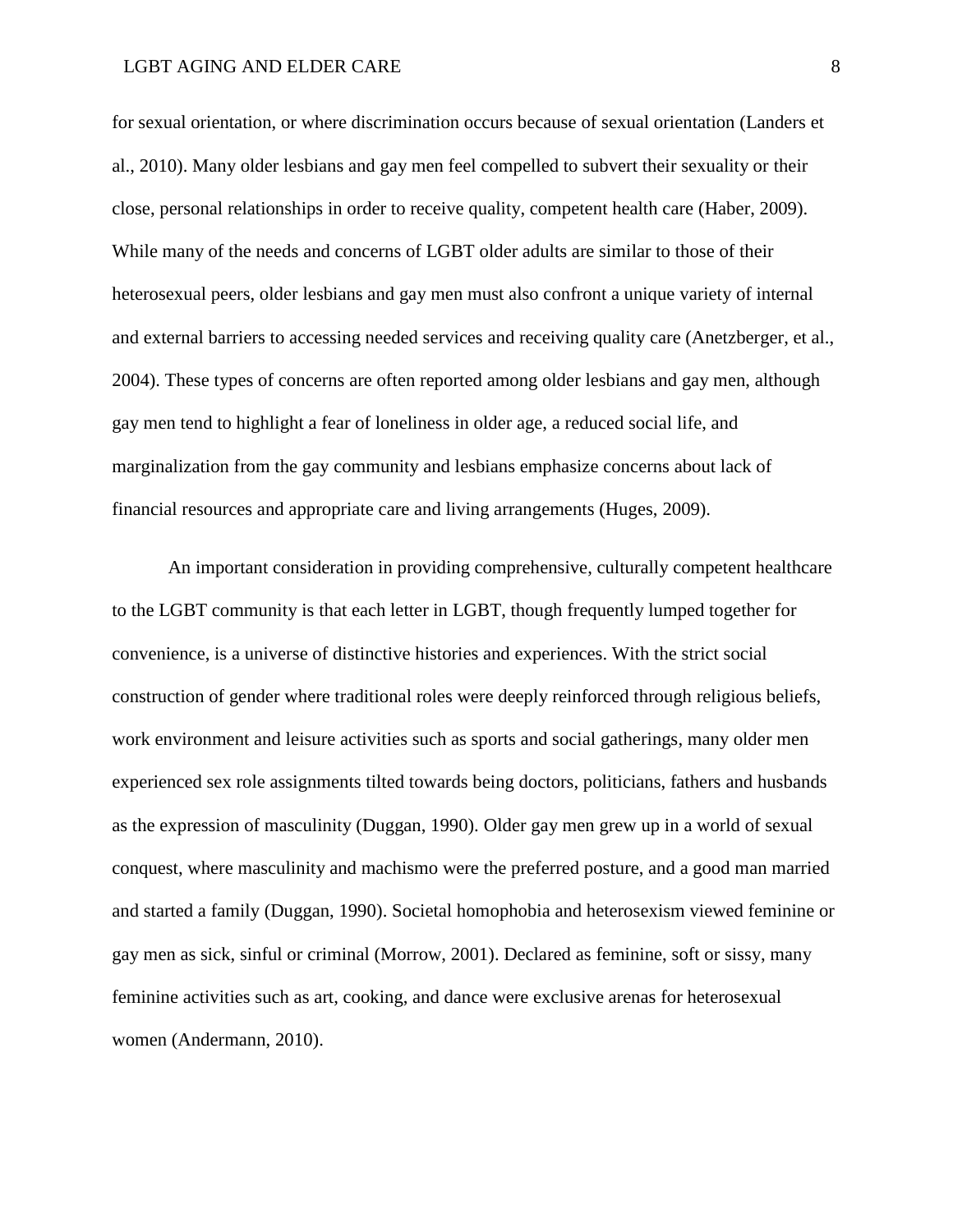Society encoded girls and women to produce a household, to limit them to a family unit and to repress sexuality or limit sexual activity for reproductive purposes only (Duggan, 1990). Older adult women who identify with the L of LGBT, lesbians, were taught that homemaking and motherhood was the epitome of a good life (Gabrielson, 2011). The fairer sex were expected to the peace, maintain a good home, raise strong boys, and be available for-and waited on-their husbands (Ford, 2012). For women of this era, interest in athletic endeavors, science, politics and higher education received frowns, harsh words and sometimes violence and sexual assault (Meriam, 2012).

According to Kamano (1990), the social construction of gender categories refers to the rigidity and clarity of the definition of what are men's roles and what are women's roles, which meant gay men and lesbians had to learn to conceal their sexual identity as a means of survival. To avoid violence, harm or harassment, older lesbians and gay men had to lead hidden, clandestine lives because of their sexual orientation (Morrow, 2001). Much of the traditional social construction for gender is still strong today, but was deeply rooted and encoded for the elder LGBT community, who had a significantly restricted social definition of gender norms during their youth in the 1930's, 40's and 50's (Morrow, 2001). According to Duggan (1990), many scholars today view sexuality not as a biological or instinctual drive, but as a socially constructed aspect of human relations, which is central to the organization, and function of society. Unfortunately, prevailing gender norms, institutionalized medicine and Judeo-Christian religious beliefs, pillars of a functioning society, have a history of marginalizing, excluding or dehumanizing members of the LGBT community (Morrow, 2011).

As part of the evolution of attitudes towards homosexuality, there is an emergence of professional services and programs designed for LGBT people. Many of the service providers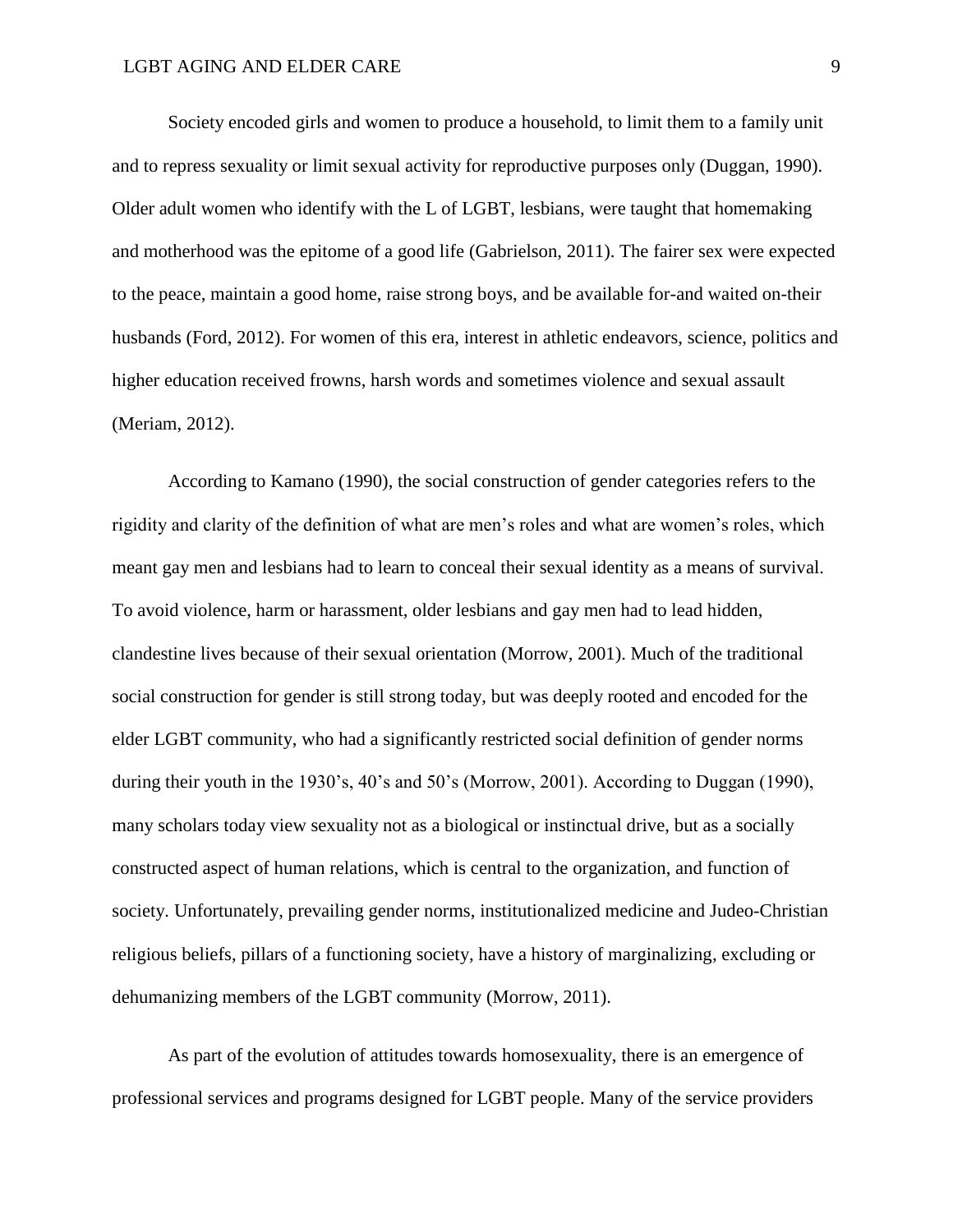who responded to the Fenge and Hicks (2001) survey asking to rate their agency's quality in caring for all elders overwhelmingly (60.9%) felt the services provided by their particular elder service agency were appropriate. Yet, elder members of the LGBT community feel differently. Most LGBT elders feel uncomfortable disclosing their sexual orientation (Cook-Daniels, 2011). The Gay and Grey project (Anetzberger, et al., 2004) in England, found that only 14% of LGBT elders felt comfortable with revealing their sexuality while visiting a healthcare provider, despite feeling it was an important component. The primary reason given for feeling uncomfortable was the fear of receiving different treatment; elders desired a safe atmosphere inclusive of diversity (Fenge & Hicks, 2011). Rejection or neglect by healthcare providers or other residents in longterm care facilities is another prominent concern of LGBT elders. Some LGBT older adults fear having to go back into the closet for personal safety if placed in a mainstream long-term care facility (Stein, Beckerman & Sherman 2010).

This constant dilemma of who and when to tell, or when to come out, coupled with the anxiety caused by this dilemma leave LGBT elders more susceptible to health risks (Morrow, 2001). LGBT elders are more vulnerable to isolation, low psychological fitness, depression and low morale later in life (Stein, Beckerman & Sherman 2010). LGBT elders have specific needs based on their previous life experience that could be detrimental to long-term health and wellbeing and quality of life if these unique needs are not addressed (Concannon, 2009). The comprehensive study of lesbian and gay elders conducted by Stein, Beckerman and Sherman (2010) echoed some of the psychological concerns LGBT elders voiced in the Fenge and Hicks (2011) study. These findings indicate that detailed educational programs for staff in long-term care facilities should sensitize providers to the issues faced by gay and lesbian elders. A supportive staff could ease the process of adjustment to care and allow residents to feel safer and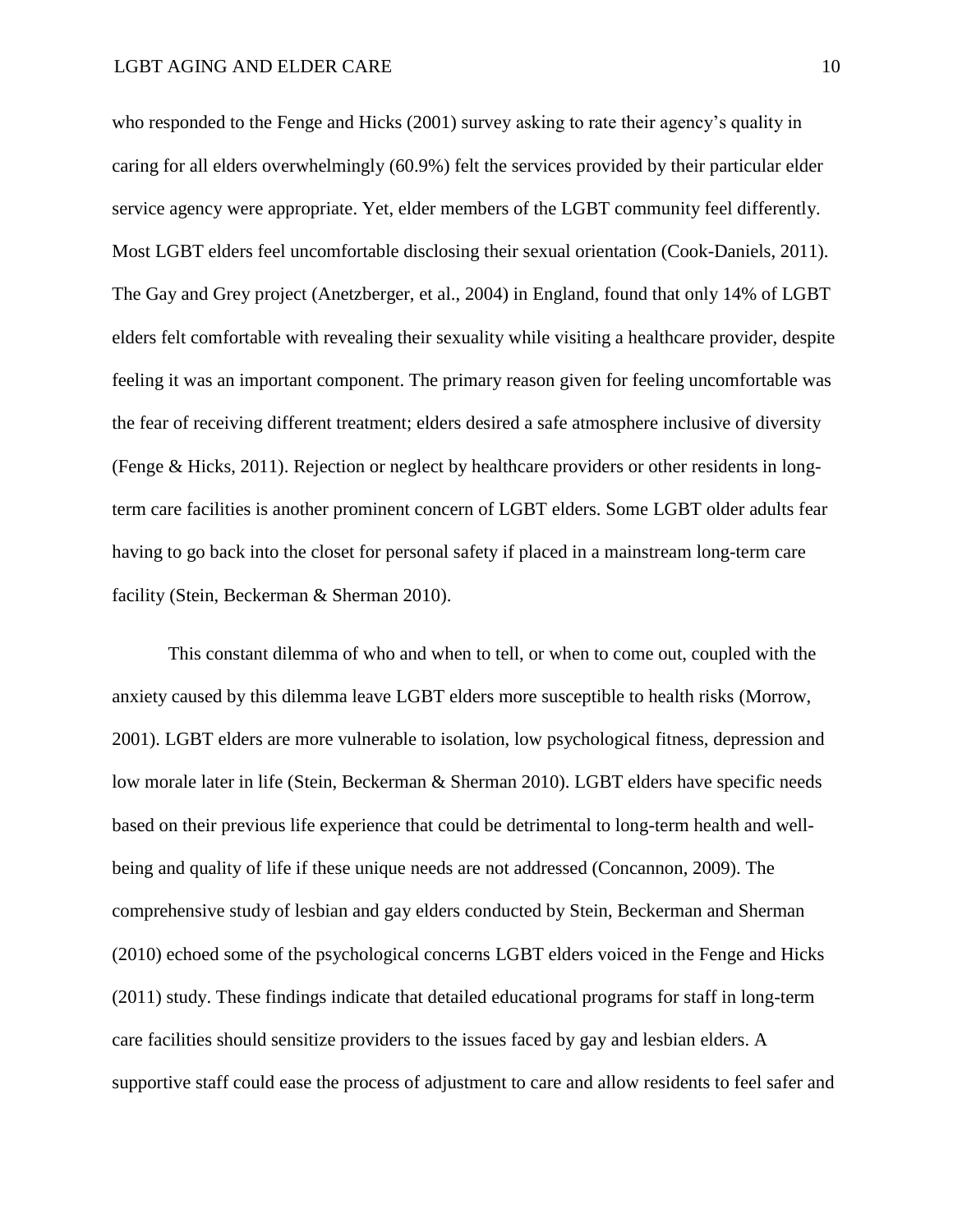more comfortable as they live out their years in a positive, compassionate environment (Stein, Beckerman & Sherman 2010).

The fact that most health professionals and social workers automatically assume that their patients or service users are heterosexual is an assumption that perpetuates the marginalization of older lesbians and gay men (Concannon, 2009).

## **Methodology**

In order to gain a more comprehensive understanding about the daily and long-term challenges that confront aging members of the LGBT community and to discern which obstacles related to aging successfully impact LGBT elders, this research was guided by the central question "What are the unique challenges confronting members of the LGBT community as they age?" In addition to universal aging issues, members of the LGBT community experience a variety of complications that influence their physical, emotional and psychological health. I wanted to explore these issues of aging more fully, informed by the lives of LGBT elders and the care providers charged with tending for this specific group. To accomplish this goal, it seemed most appropriate to interview self-identified members of the LGBT community who were aged sixty or older, and to interview individuals in the health care field who have direct contact with, providing services for older adults.

## LGBT Elders

Recruitment strategies focused on support groups that used LGBT as an umbrella to advocate for members. Flyers placed at community-based Counsel of Aging locations aided in the recruitment of elder members belonging to the LGBT community, with the intent of geographical variety; these locations included Provincetown, Yarmouth, Brookline, Boston and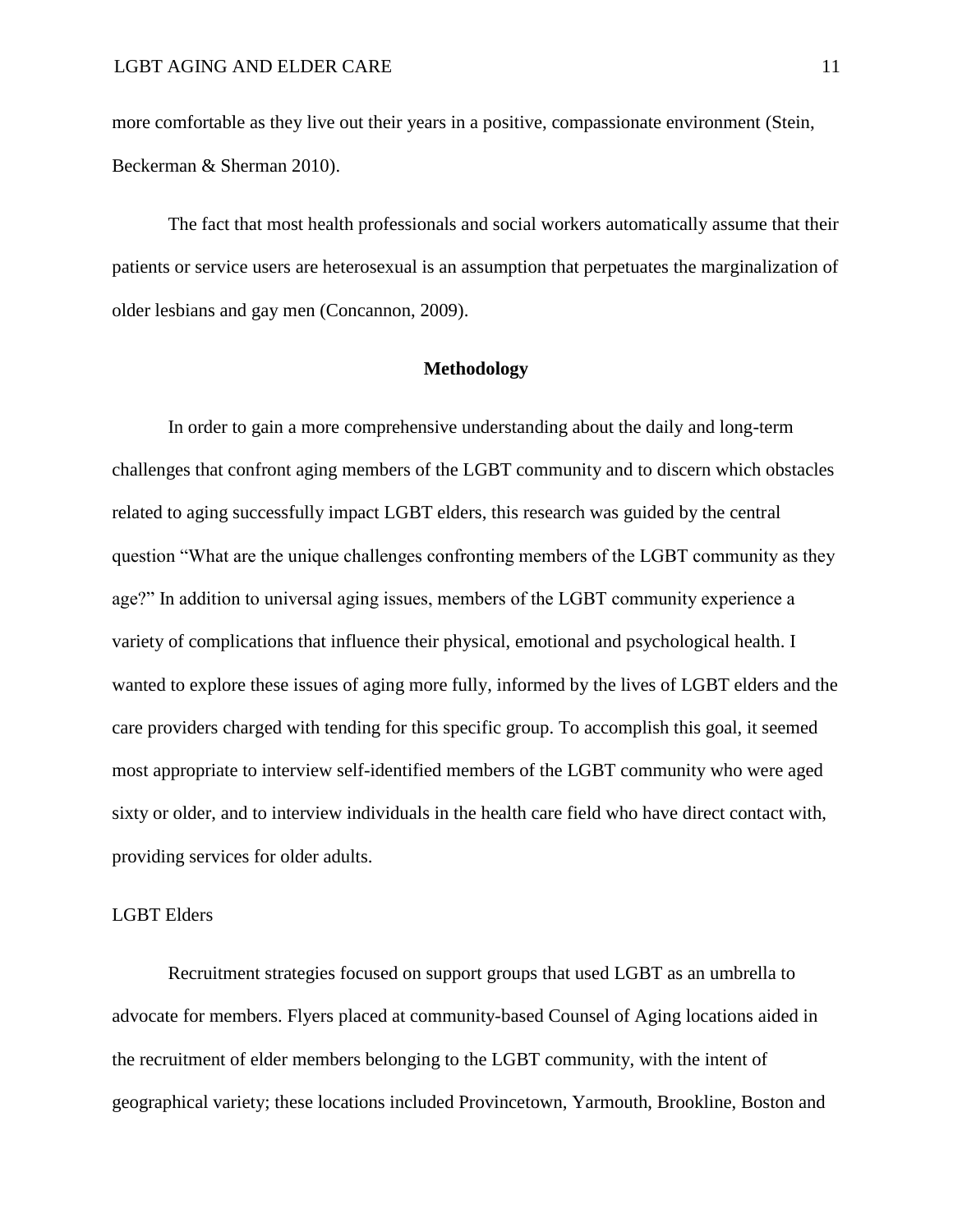Hyannis, Massachusetts. An internet search for organizations supporting or promoting healthy aging for the LGBT community revealed several contact organizations. These organizations included Fenway Health and the LGBT Aging Symposium, the LGBT Aging Project of Boston and the Stonewall Communities of Sharon and Boston. These organizations received contact via phone calls and e-mails, which included information on the research project, including a recruitment flyer. I also attended several monthly events organized loosely under the Stonewall Communities organization that promotes LGBT rights and awareness. These events included the Lakeside Café for LGBT Seniors, Friends and Allies, the Back Bay Café Emmanuel, and the lecture "Stonewall: Forty Years In." No transgendered people participated in an interview for this study, nor were transgendered-specific organizations targeted as a source of potential participants. From these various recruitment strategies, lesbian, gay, bisexual or transgendered individuals were exposed to the recruiting process and were welcomed to participate in the study.

Participants consisted of seven gay men, one bisexual man, and four lesbians. The eight men interviewed for this project were between 72 and 84 years old while the lesbians were 62 to 69 years old. Two male couples, constituting four of the participants, were interviewed together. Both couples were married in the Commonwealth of Massachusetts. Another individual participant, while not legally married, was in a committed, long-term relationship. His partner was willing to participate in the research but scheduling conflicts prevented his participation. Three of the women were in committed, long-term relationships, while the fourth was a single woman. Interviewing alone was the third female, who is also in a committed relationship, as her partner did not participate in the research. The one bisexual male interviewed was a single man.

Interviews were approximately one to two hours long and occurred either in the homes of the participants, at local senior centers, or in public areas of the participants' choosing in Boston,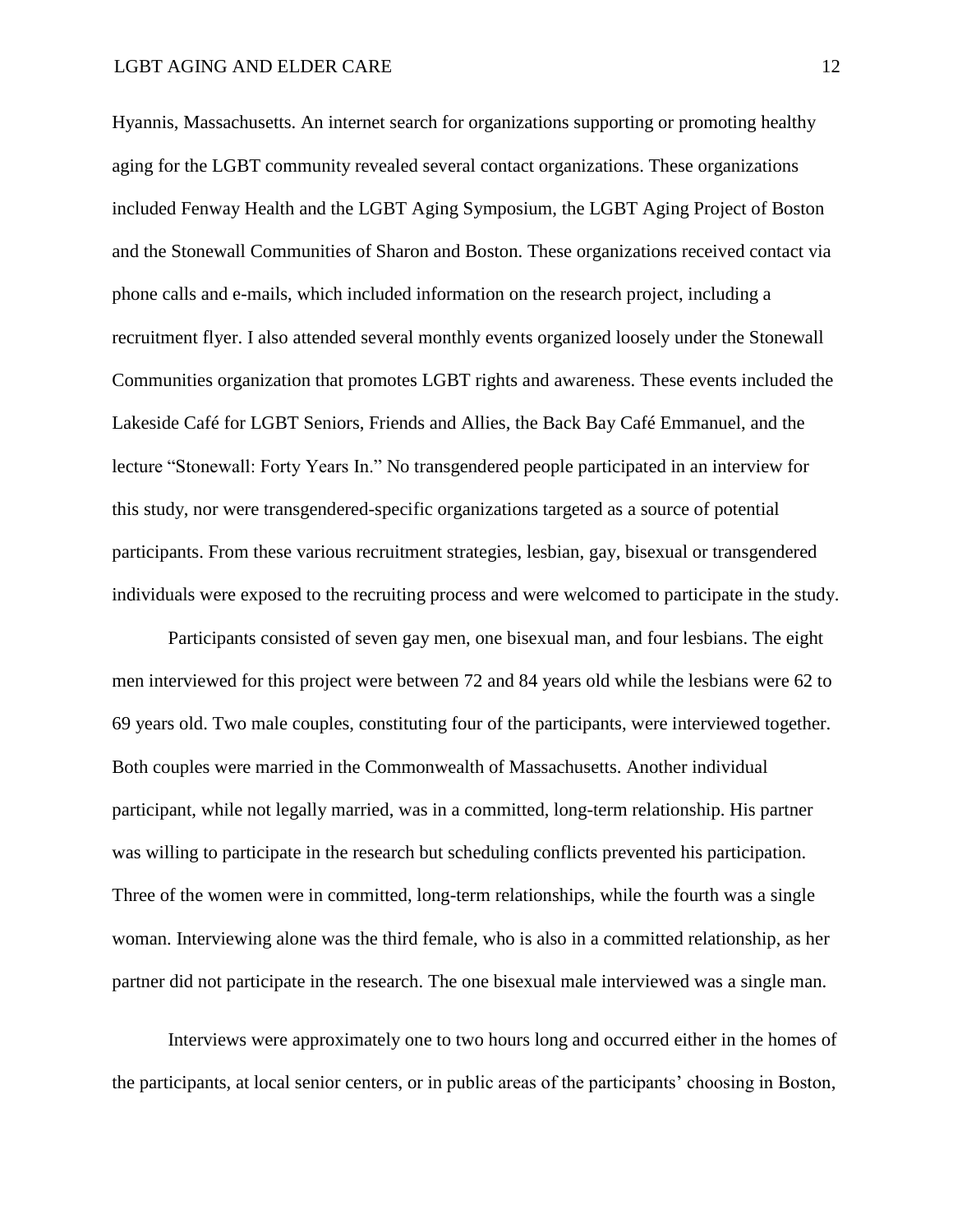Rhode Island or on Cape Cod. This study used a series of open-ended questions designed to uncover themes, patterns and concerns important to the LGBT elders. All questions were reviewed with participants prior to the interview. Questions included general information about the participant, if and how they identify as a member of the LGBT community and how comfortable they are about revealing their sexual identity. Follow up questions were utilized for clarification or for greater depth. Other questions pertained to general health issues and concerns encountered during interactions accessing health care such as:

- As a member of the LGBT community, what has been your experience in trying secure elder services?
- What are some of your concerns or fear regarding elder services and quality of care?
- As an elder, have you experienced discrimination from medical or service providers based on your sexual/gender identity?
- What has been your experience of service providers acknowledging or addressing your sexual/gender identity?
- As an elder, have you experienced discrimination from medical or service providers based on your sexual/gender identity?
- What has been your experience of service providers acknowledging or addressing your sexual/gender identity?
- How supported or connected do you feel as an LGBT elder? These supports can be family and friends, community members, or service/medical providers.
- How comfortable do you feel in revealing your sexual identity to medical or service providers?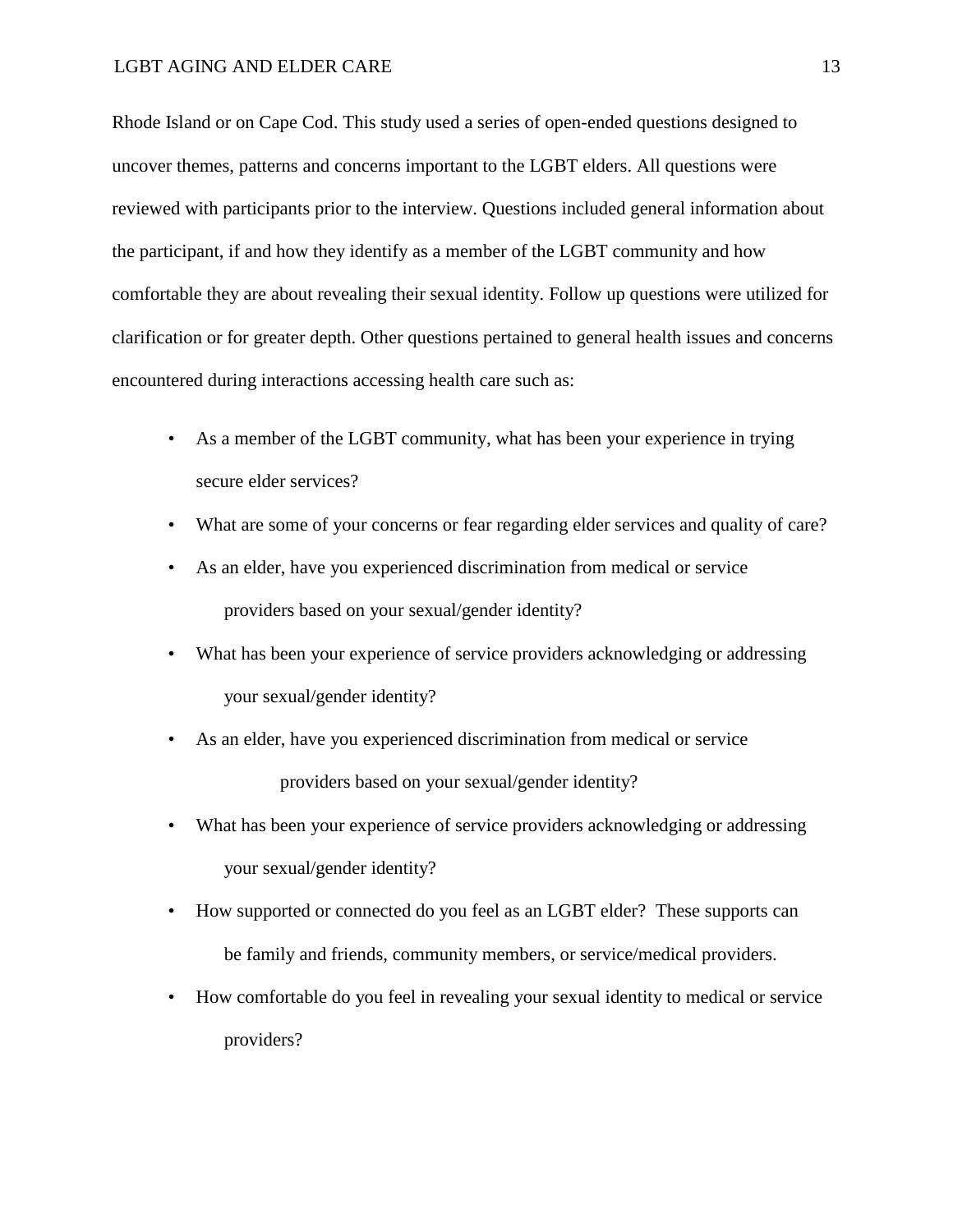## Service Providers

Initiating the recruitment of service providers occurred through the main office of Elder Services of Cape Cod and the Islands (ESCCI) and subsequent snowball sampling aided in the recruitment of participants. A presentation of the scope and intent of the research project, given to the social workers in the Home Care department of ESCCI, produced one volunteer willing to consent to a recorded interview and the name of another service provider who worked closely with older adults. The intent of this project was not to interview providers that worked specifically with LGBT older adults. Instead, the intention was to interview providers who worked with older adults in general and to develop a deeper understanding of the specific training, if any, provided caregivers about the unique needs and concerns of LGBT older adults.

The two service providers interviewed were from Elder Services of Cape Cod and the Islands (ESCCI) or from a subsequent outreach program located on Cape Cod, contacted through ESCCI. While many service providers declined to participate in the interview process, several health care professionals answered a few unofficial questions during the recruitment phase of the research, either during telephone contact or via discussions about the nature of the project. Through these interactions with the service providers, some information pertinent to the research was obtained.

Both research participants were female, had been in the field for a minimum of twelve years and had been working with older adults for most of that time. Both interviews took place at the residence of the service provider and lasted between one and two hours. Questions were designed to clarify the current position occupied by the service provider, their level of educational or professional training in caring for elders and if there were ongoing training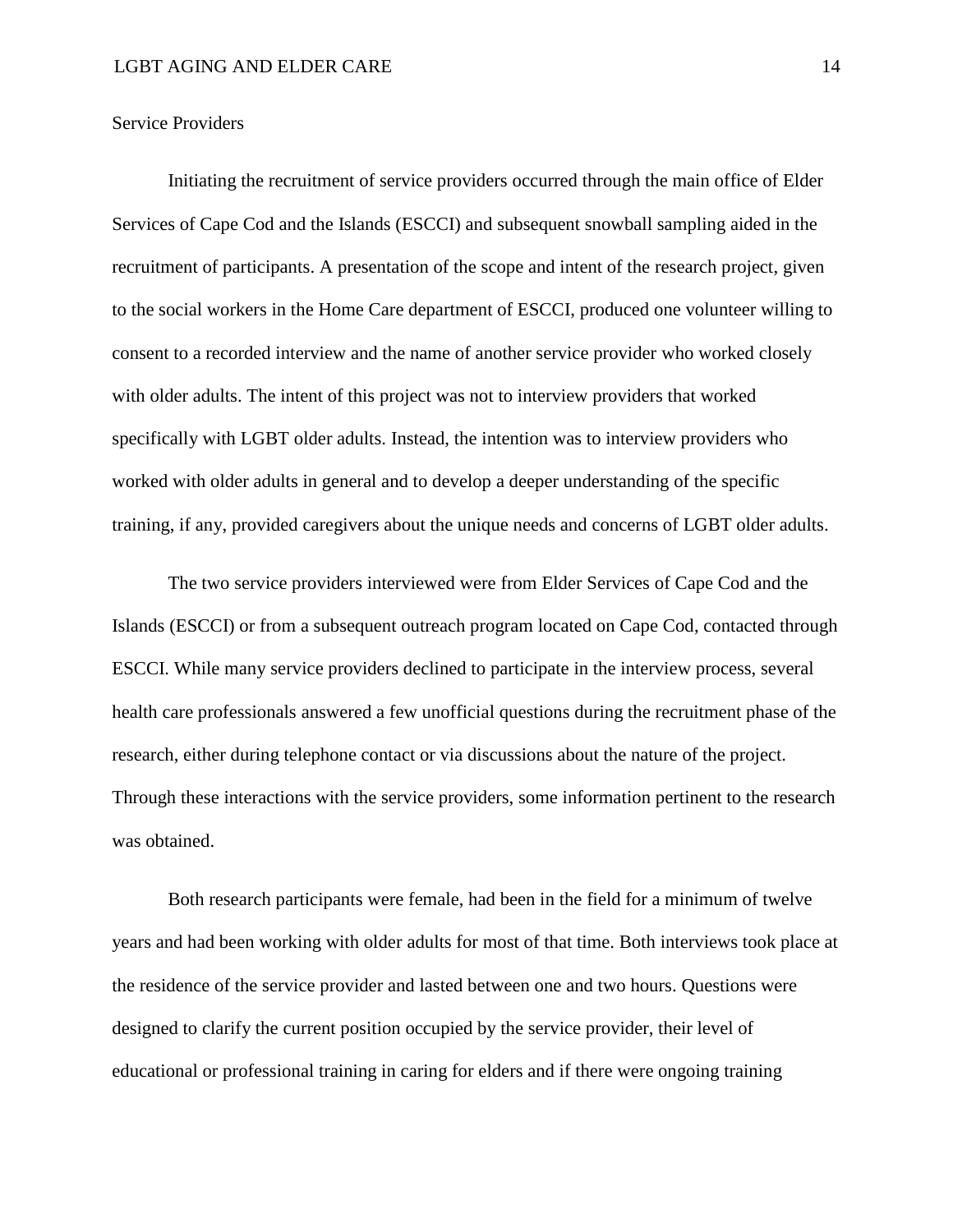opportunities available to them about elder services. If there were ongoing trainings offered, how often they were able to attend trainings and what type of training did they receive? Other questions addressing elder concerns and healthcare, with a specific emphasis on LGBT older adults included:

- What is your educational or professional training in caring for LGBT elders?
- How comfortable do you feel in working with LGBT elders?
- Are there ongoing training opportunities available to you about LGBT elders? If so, how often are you able to attend trainings? If you have been to trainings about LGBT elders, what type of training did you receive?
- How many elders in your population or client load do you think are LGBT? How many LGBT elders do you estimate you may have worked with over the course of your career?
- Do you think there are aging issues specific to LGBT elders? If so, what might they be?
- What other training would you like to see in an effort to assist this population?

The question selection was designed to highlight the discrepancy between general elder care and culturally specific care for LGBT elders. Interviews conducted with both service providers and LGBT elders were recorded. After recording all interviews, the data were transcribed using the naturalized transcription style. Naturalized transcription style describes the conversation while recording all involuntary, subconscious sounds uttered by the participant (Chenail, 2011). Due to the intense, personal nature of the subject matter and questioning, naturalized transcription illustrated the hesitancy, caution and reluctance some participants may have felt during these interviews. Incorporating the cadence as well as the content was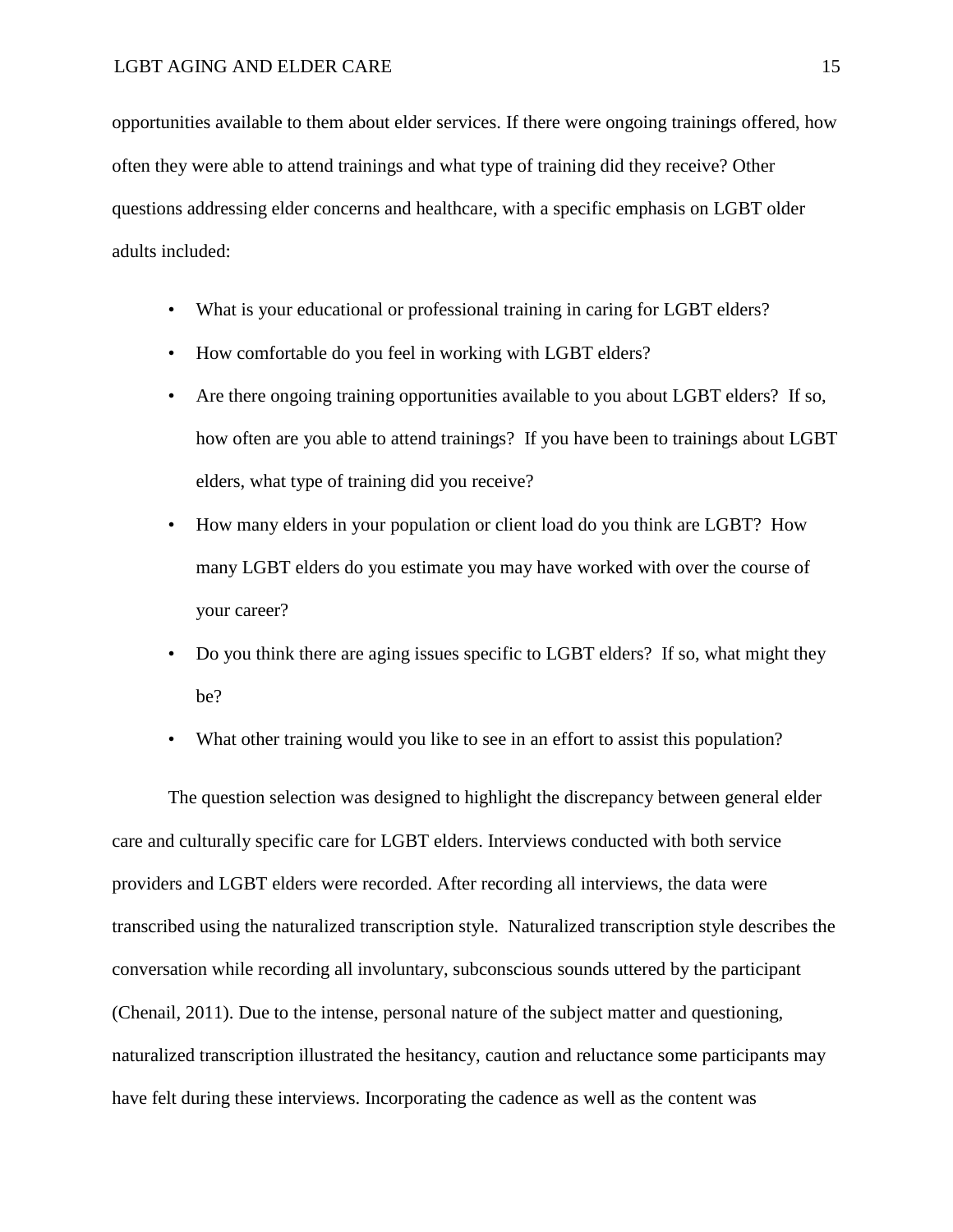imperative. The data gathered through the interviews were coded using grounded theory, which aims to generate or discover a theory based on information obtained from the interviews. Coding is a way to make sense of the data by identifying themes, keywords and phrases. Grounded theory aids in developing categories of themes, identifying how participants define their own situations, understand the problems that confront them and pinpointing common life experiences (Denzin and Lincoln, 2011).

#### **Findings**

## LGBT Elders

Throughout this study, participants expressed many concerns about aging; including several common themes unique to the LGBT population emerged. The bulk of the literature (see Fenge & Hicks 2011; Huges, 2009; Stein, Beckerman & Sherman 2010; and Tax, 2012), indicates that elders are principally concerned with quality health care and culturally competent medical professionals. However, social support networks, broader social change and equitable legal rights emerged as stronger themes over the course of this study. Eight out of twelve participants stated that their primary concerns were social support networks and broader social change. As Alfred<sup>1</sup> noted: "My [partner] has excellent benefits, but I can't get insurance coverage [on his] work policy." This focus on social supports and broader social change stands as one of the most significant findings of this research as it relates to the areas of greatest concern for LGBT elders.

Quality Health Care

 $\overline{a}$ 

 $<sup>1</sup>$  All participants have been assigned a code name. All identifying information has been removed</sup>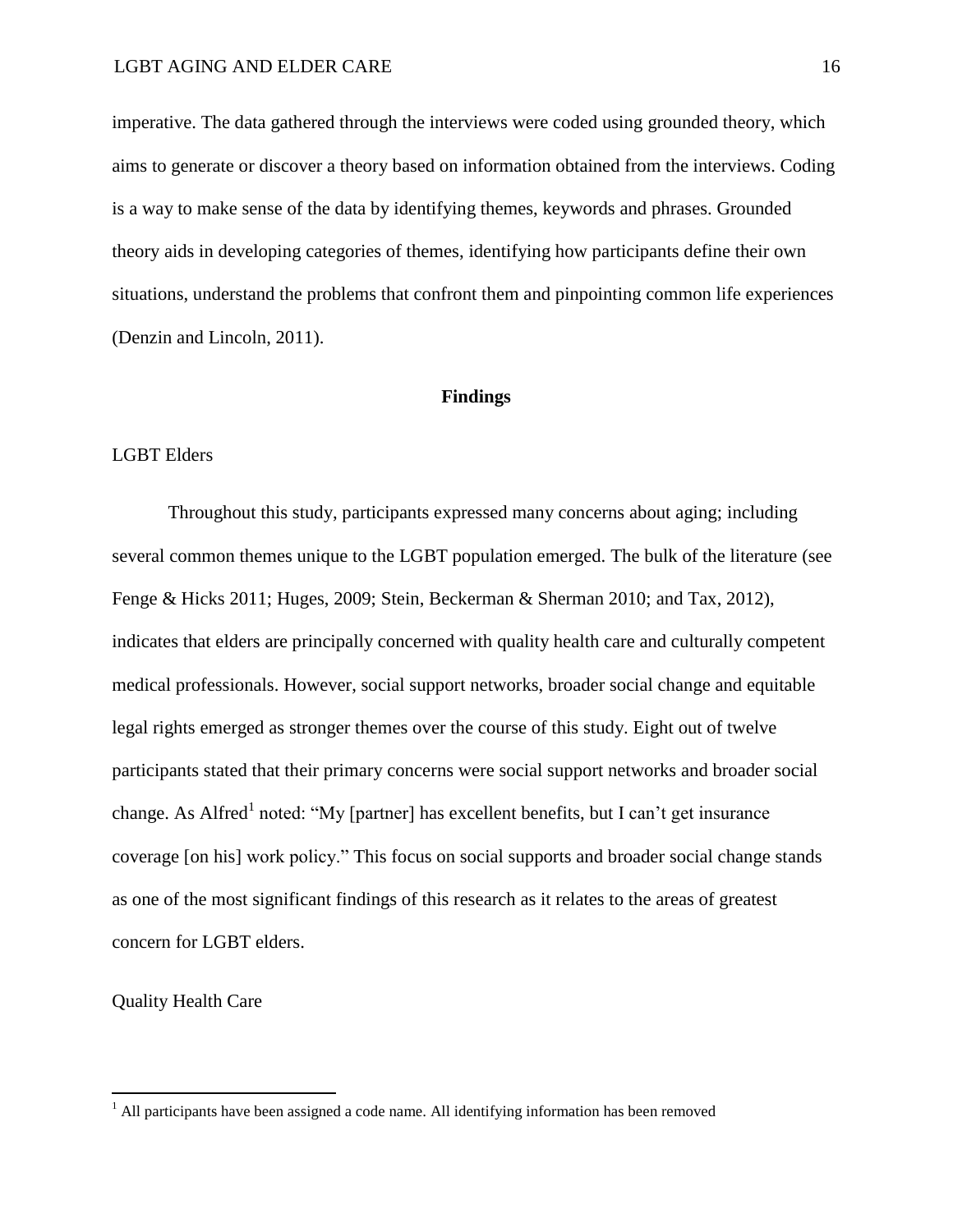When asked: "How supported do you feel in revealing your sexual identity to medical or services providers?", two of the respondents indicated that culturally competent medical environments that are accepting and well versed at addressing the specific needs of LGBT elders was a primary concern. All participants identified medical competence and skill as their foremost interest in selecting medical professionals for aging concerns related to physical health. Nine out of twelve respondents stated that their sexual identity did not play a factor in choosing medical professionals. As Frank commented, "I don't feel it matters who I sleep with for the doctor to know if I have high blood pressure, and besides, I never felt it was important [to inform the doctor of] my sexuality." Psychological wellbeing elicited a different response. When asked "How comfortable do you feel in revealing your sexual identity to providers?" eight out of twelve respondents indicated they would be uncomfortable unless they knew the caregiver had previous experience working with the LGBT population. As Suzanne stated, "If I went to see a counselor, I would want to work with a lesbian, she would have insight into what I'm experiencing."

## Couples and Individuals

Individuals not in partnered relationships expressed concern about maintaining connections and supports within the direct community. Social isolation is a common concern with older adults as difficulty obtaining secure transportation, inadequate opportunity for social engagement and financial constraints affect many elders. LGBT elders experience more barriers in maintaining community connections and are less likely than heterosexuals to access mainstream senior centers or aging services (Cook-Daniels, 2011) One participant, Rodger, who is single, articulated it as no longer wanting to "go it alone", whether it was going to dinner, to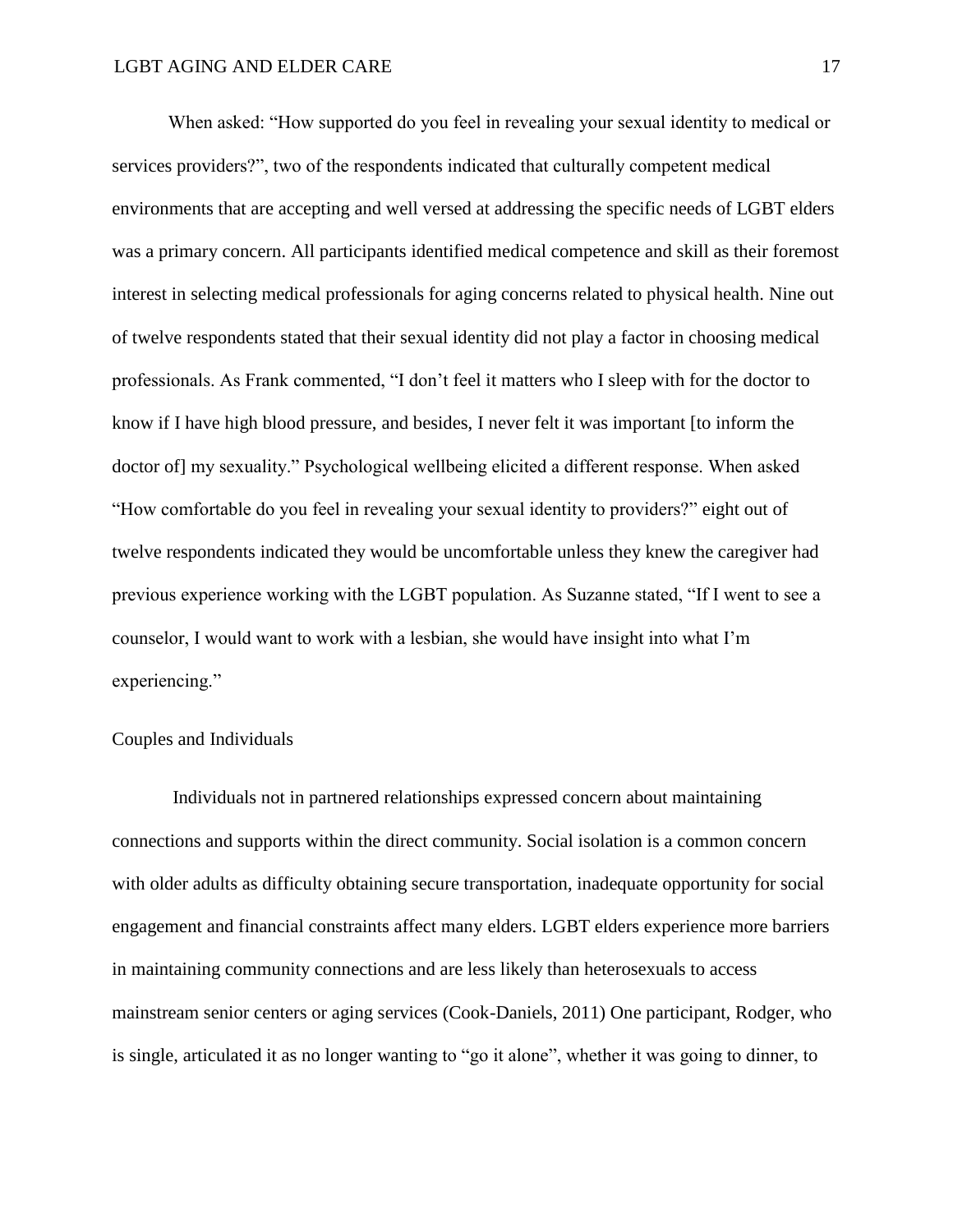the movies or just for a social gathering. Rodger expressed a desire to share in standard social behavioral norms and experience basic camaraderie with his fellow seniors.

All of the couples interviewed in this study were concerned with legal rights and partner accessibility. Couples wanted social change and supports that help foster a society in which members of the LGBT community enjoy uniform application of constitutional rights of equality, respect of privacy and personal autonomy. LGBT elders who have learned to cope with harassment and discrimination during their life now desire changes in federal, state and local policy to include LGBT-specific legislation addressing legal rights.

## Social Support Networks

Prior research (Anetzberger, et al., 2004, Fenge & Hicks, 2011, Haber, 2009) suggest that gay men in particular will isolate more wholly than lesbians, choosing to live alone, yet the trend seen in this particular study demonstrated a substantially different pattern. Participants passionately joined and participated in numerous gay-friendly groups, clubs and gatherings. When asked a follow-up question on how identifying as an open member of the LGBT community provides access to neighborhood-based networks, Edwin noted, "There are some places to go, I just wish there were more." All participants expanded or commented on the issue of not having enough social support networks within the community, or not having either enough diversity or enough exclusivity within a specific group. As Rosie stated, "Sometimes I want to be with my gay friends, and sometimes I just want to be with people." Whereas many participants experienced a high comfort level with attending LGBT-focused groups, one participant stated that he wanted to experience social inclusion as an individual, saying, "If I want to go play cards, I don't always want to follow the rainbow." The bisexual male interviewed expressed a desire to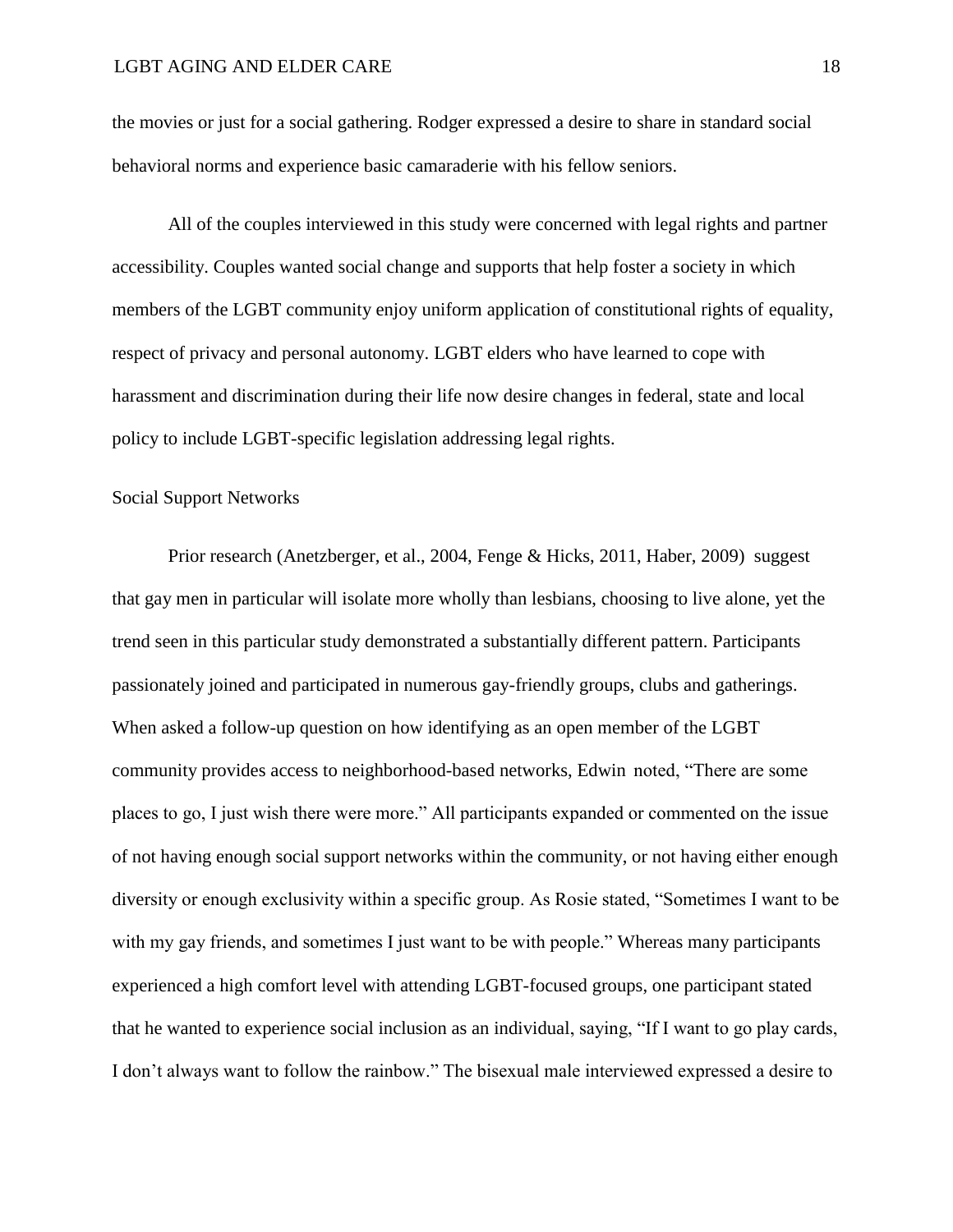attend a bisexual meeting or event, instead of strictly one for "-gay men, because I'm not gay, I like women too." His answers illustrate the diversity within the LGBT community and the difficulty in providing comprehensive programs to meet the assorted needs of a population that is often lumped together as one, singular entity.

In this study, age, relationship status, and gender influenced the absence or presence of social supports. This study indicated that the isolation of gay male older adults developed along the age continuum more frequently than sexual identity. "I would like to go out, but most places cater to the younger crowed, and I am not interested in partying all night," said Roderick, a single, gay man. Relationship status was a significant determining factor in the level of community supports and social activities. Single men and couples participated differently, with couples being more deeply involved in community activities. As such, participants in long-term relationships interviewed for this project encountered fewer issues with isolation. Julio said, "If I don't feel like going anywhere, or getting up, Ben often encourages me. We take turns motivating each other." One couple provided an integrative way for aging members of the LGBT community to access local elder supports, such as Counsel on Aging facilities. Alfred introduced a "Cabaret Night" designed to connect heterosexual and same-sex elders in an atmosphere of fun and reminiscence with music and stage productions from their youth. A fundraiser for local politicians who support general elder concerns helped individuals feel connected to the community at large, as Cheryl said' "If it helps the entire community, that should help me also, right?"

This study also revealed how gender difference played a role in community involvement. Male participants in this study had spent a significant portion of their lives mirroring heterosexual behavior, to the point of getting married, having children and raising a family. It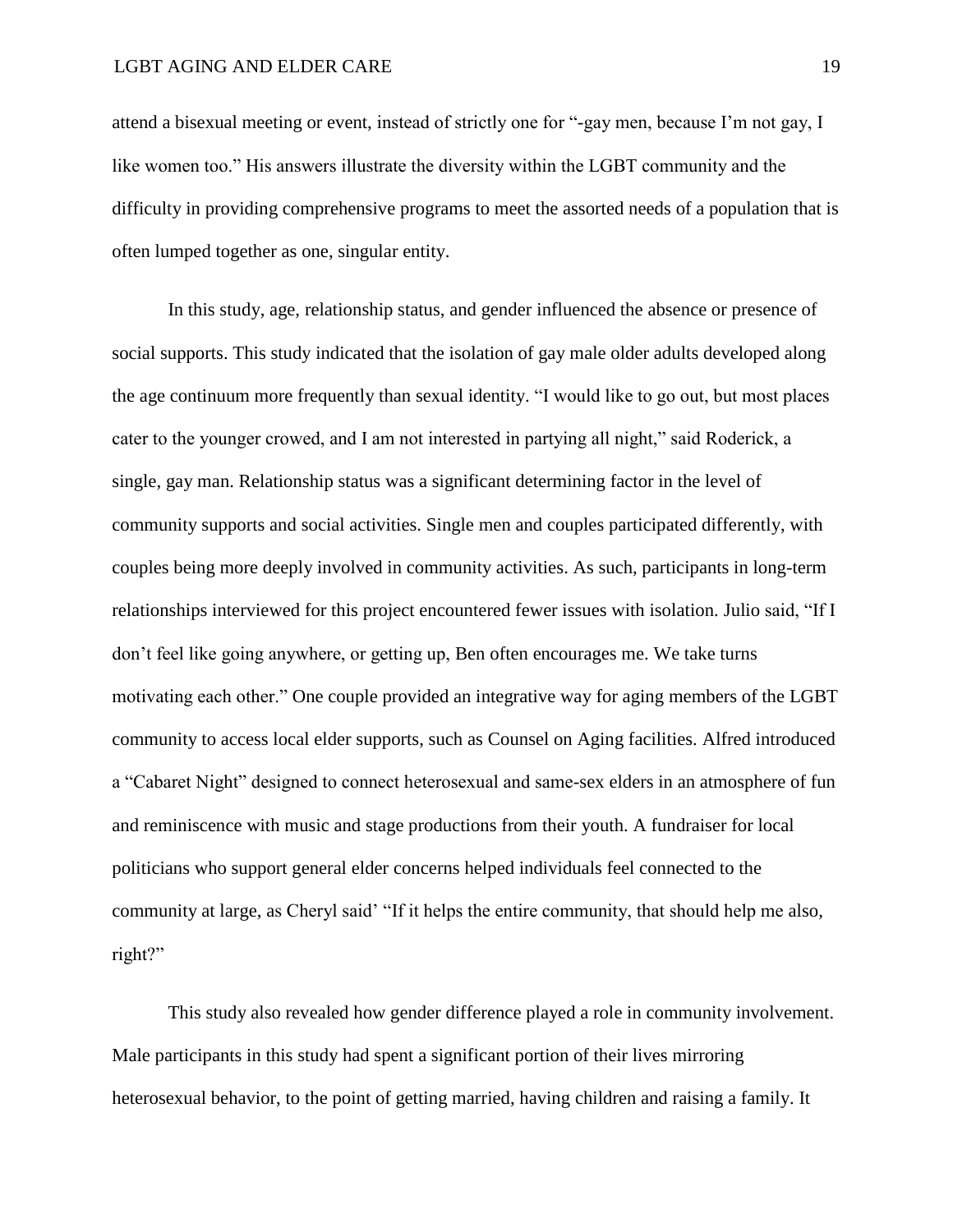#### LGBT AGING AND ELDER CARE 20

was only after embracing their sexual identity and becoming involved in a same-sex relationship did they actively seek out community supports within or outside of the LGBT community. Alfred stated that it was not until he and his husband were married and purchased a home that he began to take an interest in the community in which he resided. He reflected: "It was here, in town, after we bought this rundown piece of property, that we began to take an active interest in where we lived. In what the local politics provided for us."

Women in this study had built more support networks throughout their lives, including, but not limited to their membership in the LGBT community. As Rosie stated, "I have always been passionate about joining groups, even before I came out. I just felt more connected when I was involved, and when I came out, I came out hard". The four women in the study discussed being more open about their sexuality to service providers; less fixated on youth, beauty and sexual attractiveness; willingness to become involved with LGBT groups; and took a stronger spiritual posture than the men take in this study.

Another significant finding for the study was youth outreach, which was also a primary concern to LGBT elders. Many participants in this study experienced discrimination, violence and isolation growing up and feel compelled to impart their knowledge to the younger generation. As Donnie stated, "We grew up in an era that was not acceptable, we had to meet over there, hidden. We had to play the game, get married, or join the military. So we say to the young kids, 'get involved, and stay active'".

## Social Change and Legal Rights.

In this study, as previously mentioned, participants in partnered relationships focused more on social change and legal rights such as access to a hospitalized partner and future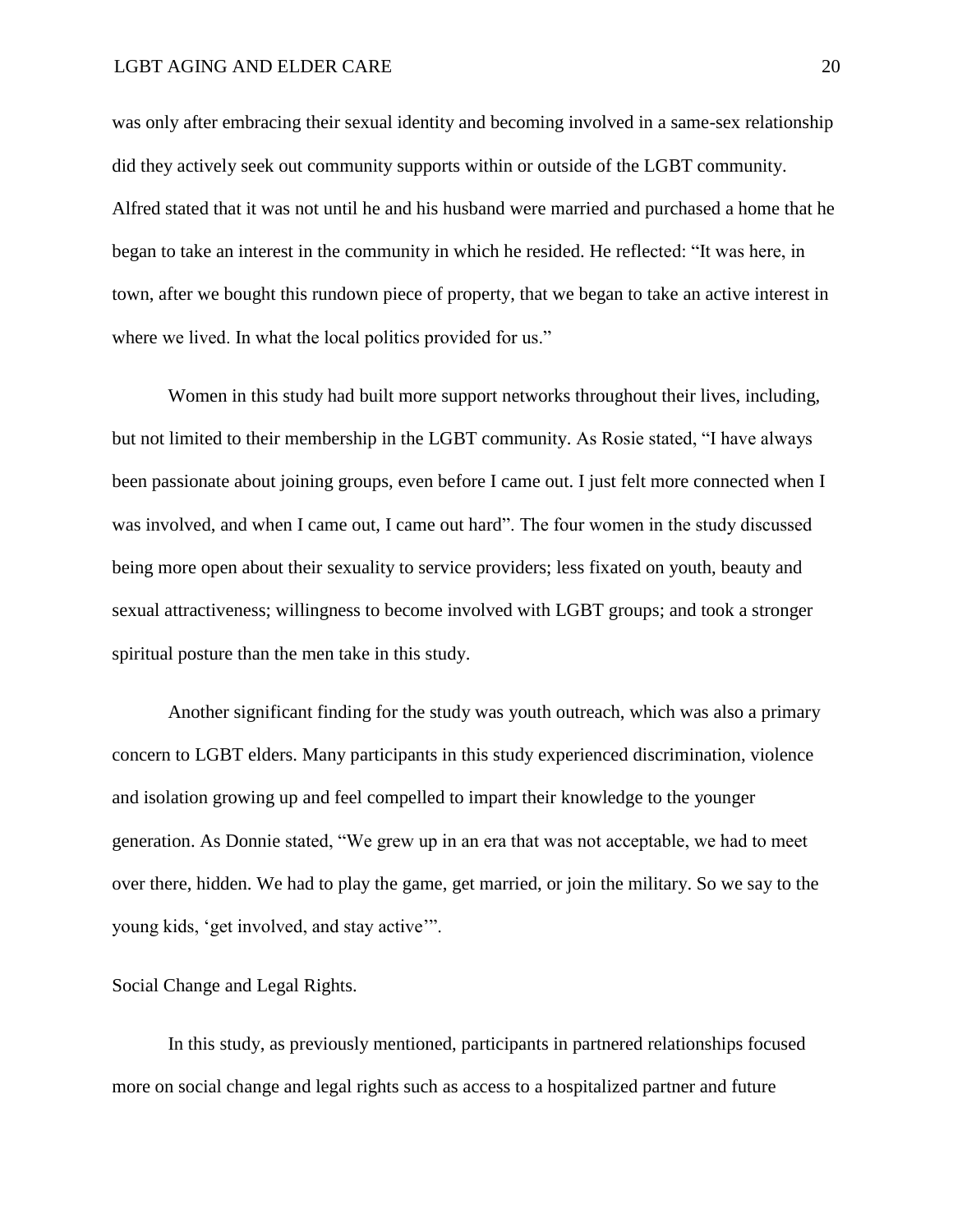financial concerns such as pension or inheritance than did their single counterparts. Paperwork, such as marriage license, health care proxy or durable power of attorney was also a major concern. As Frank said, "The decision making is very important, and until they do something at a federal level, we are not safe." Four out of five partnered men interviewed echoed similar sentiments. These concerns did not seem to be as significant for participants who were not in a partnered relationship, as reflected by Peter's comment about: "wanting to live where I can meet people like me and enjoy the rest of my life."

Six of eight participants in committed relationships discussed the freedom to travel as a couple. This included the freedom to travel as a couple without documentation such as power of attorney, health care proxy, or a marriage license. This also included personal comfort and security when traveling outside of the New England region; a chief concern of the participants in a committed relationship or marriage was the recognition of their union when they were traveling outside of the state, which honors marriage equality.

Common with all aging couples is the concern of what will happen to the surviving member of the relationship. LGBT couples that are aging together have the added burden of not having their relationship recognized legally. This discrepancy creates anxiety over the safety and security of the surviving partner and creates concerns to how much access is available in the event of a disability or health emergency. One couple commented on the "enormous amount of paperwork" that they carry when they travel outside of the State of Massachusetts. This paperwork includes power of attorney, healthcare proxy and their marriage certificate from Massachusetts. These documents are used for protection or identification purposes to gain access to their partner in the event of an accident or hospitalization.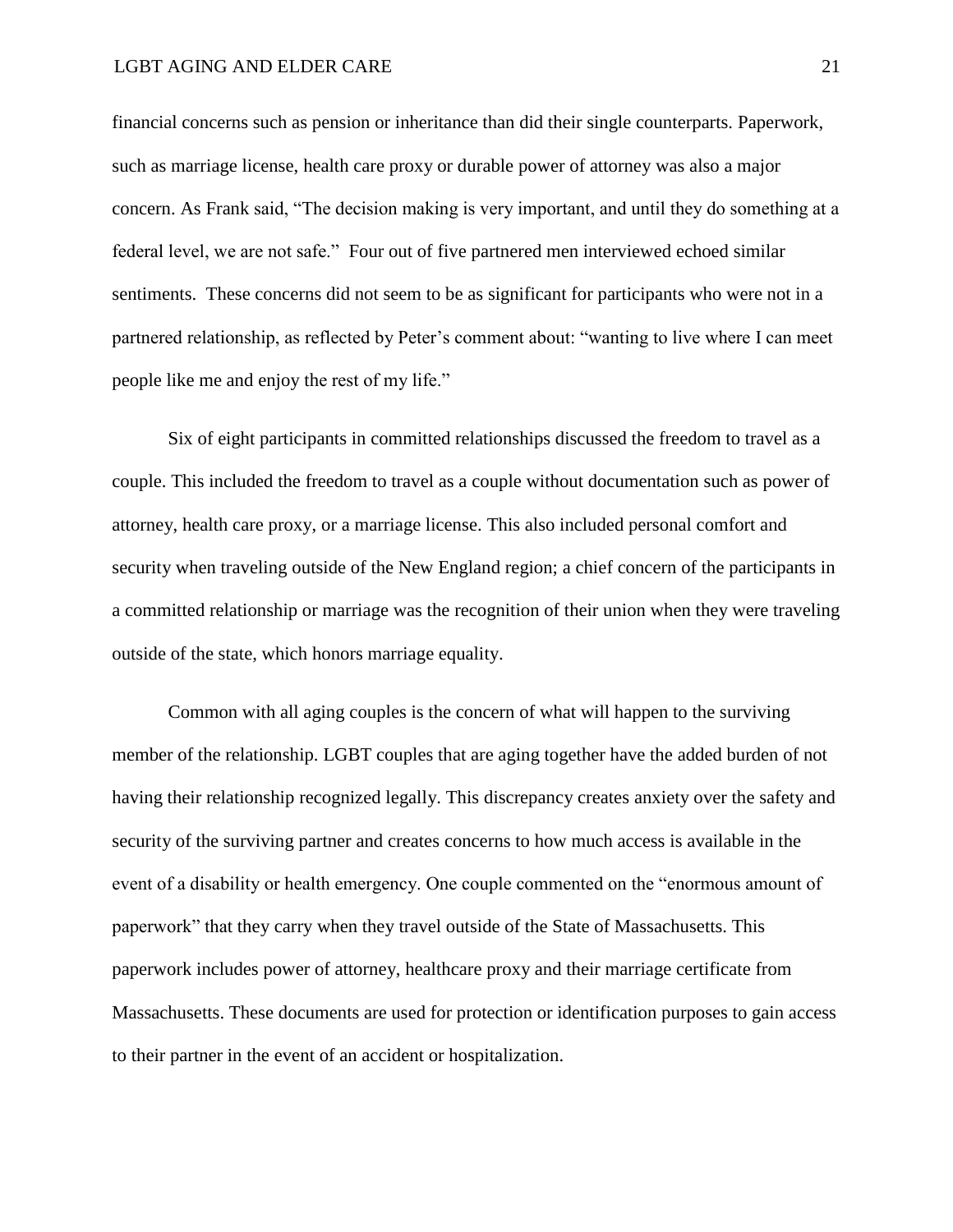Federal recognition is a primary concern of married, aging members of the LGBT community. This recognition will allow committed couples to age securely and with dignity. Edwin reflected: "What will happen to Alfred when I'm gone, everything is in my name? Will he have to fight a family member for what I gave him?" Three out of four of the partnered women interviewed discussed equality in broader terms. As Sally indicated: "We have to support not just our own community, or the lesbian community, but the larger community that we interact with, and live in, for the betterment of everyone." Social change was expressed as rights and acceptance at a local, community-based level, a state level and on a federal level. The ability to own property as an accepted member of the community, organize and advocate for changes to programs that are accessed by older adults and participate in municipal decision-making were equally valued. As Rosie stated, "I really enjoy living here, and it would be nice to get something going in town. Like a meeting place, with music, that everyone could enjoy."

## Service Providers

As previously stated, and despite multiple attempts at recruitment, only two service providers agreed to be interviewed for this project. The two providers interviewed indicated a lack of LGBT specific training in their programs. New England provides many different opportunities for education related to the specific needs of LGBT older adults; any information gained by the two participants was not officially incorporated within their organization's framework, but acquired independently. In other words, respondents felt that any information pertaining to LGBT older adults learned outside of their agency of employment was for personal reference only. Providers indicated a shortage of resources, an understaffed workforce and the absence of specific training in the unique needs of LGBT older adults.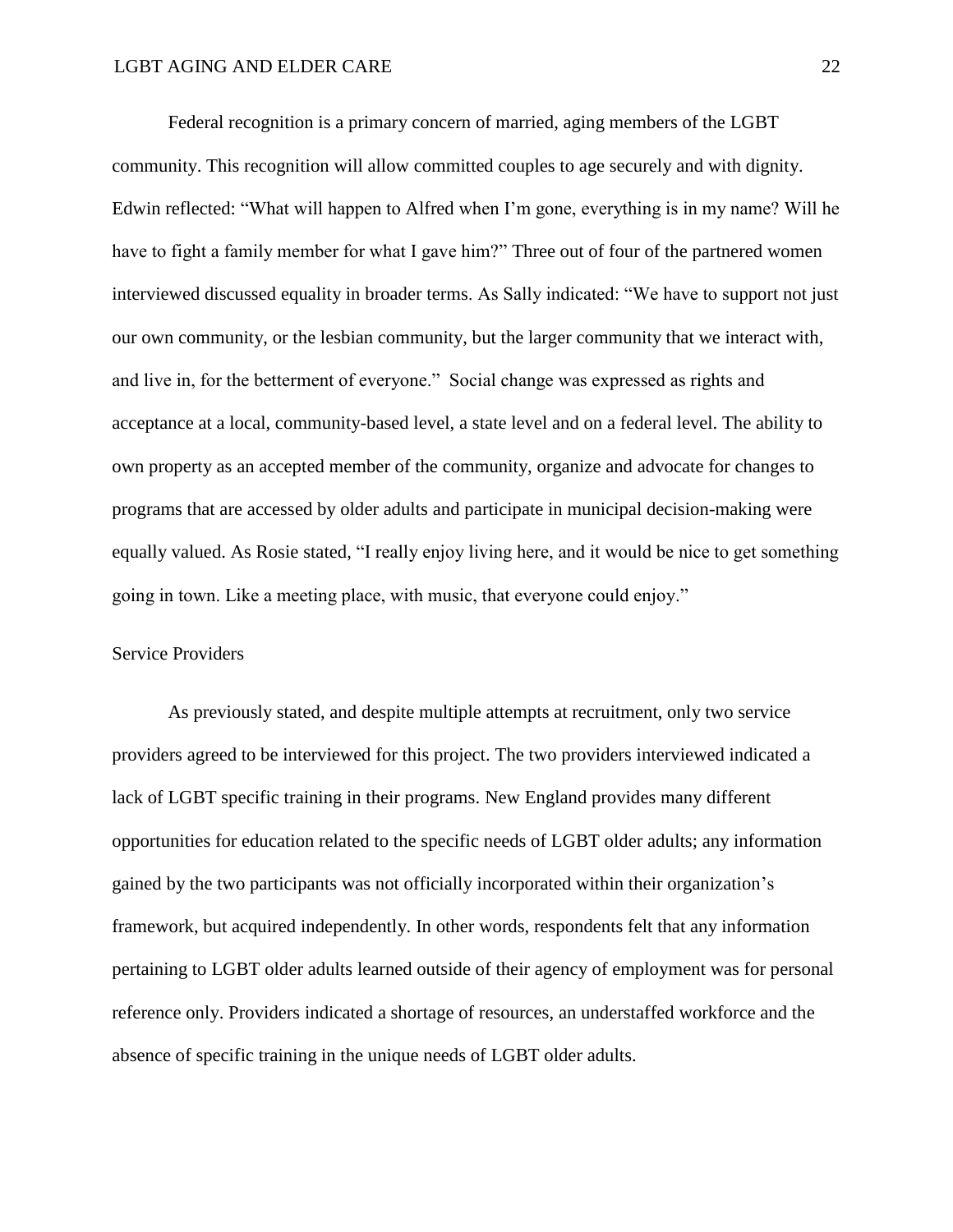Joan commented that her agency has required client medication checklist does not include AIDS related medications. She stated, "Typical aging medication such as Non-Steroidal Anti-Inflammatory Drugs (NSAIDs) or heart medication, such as digoxin, on our reports, but there was never a question or comment on anti-AIDS medications." This is one example of a lack of a comprehensive understanding to the possible needs or difficulties facing aging members of the LGBT community. Without taking into consideration the unique medical needs members of the LGBT community may experience, health care providers foster the division between quality healthcare and subpar healthcare, creating an uneven distribution of care. This lack of awareness and concern reinforces marginalization and isolation in LGBT seniors.

Betty said, "For caseworkers in this agency, even those who identify as members of the LGBT community, the need for specialized services for members of the LGBT population that are aging is just not seen as a high priority." The two service providers expressed being overwhelmed, due to the sheer numbers of older adults involved with their agencies. Some caseworkers see over 100 elders a month, making it difficult for the workers to provide differentiated care, let alone receive training on the specific experiences and needs of their LGBT cliental. The two respondents both suggested that providing any service is better than not providing services, even if that means providing a brand of homogenized care.

## **Discussion**

In qualitative research, the design emerges as the study unfolds and we interpret phenomena in terms of the meanings people bring to them. In this particular sample of interviewees, the trends indicate that social change, support networks and community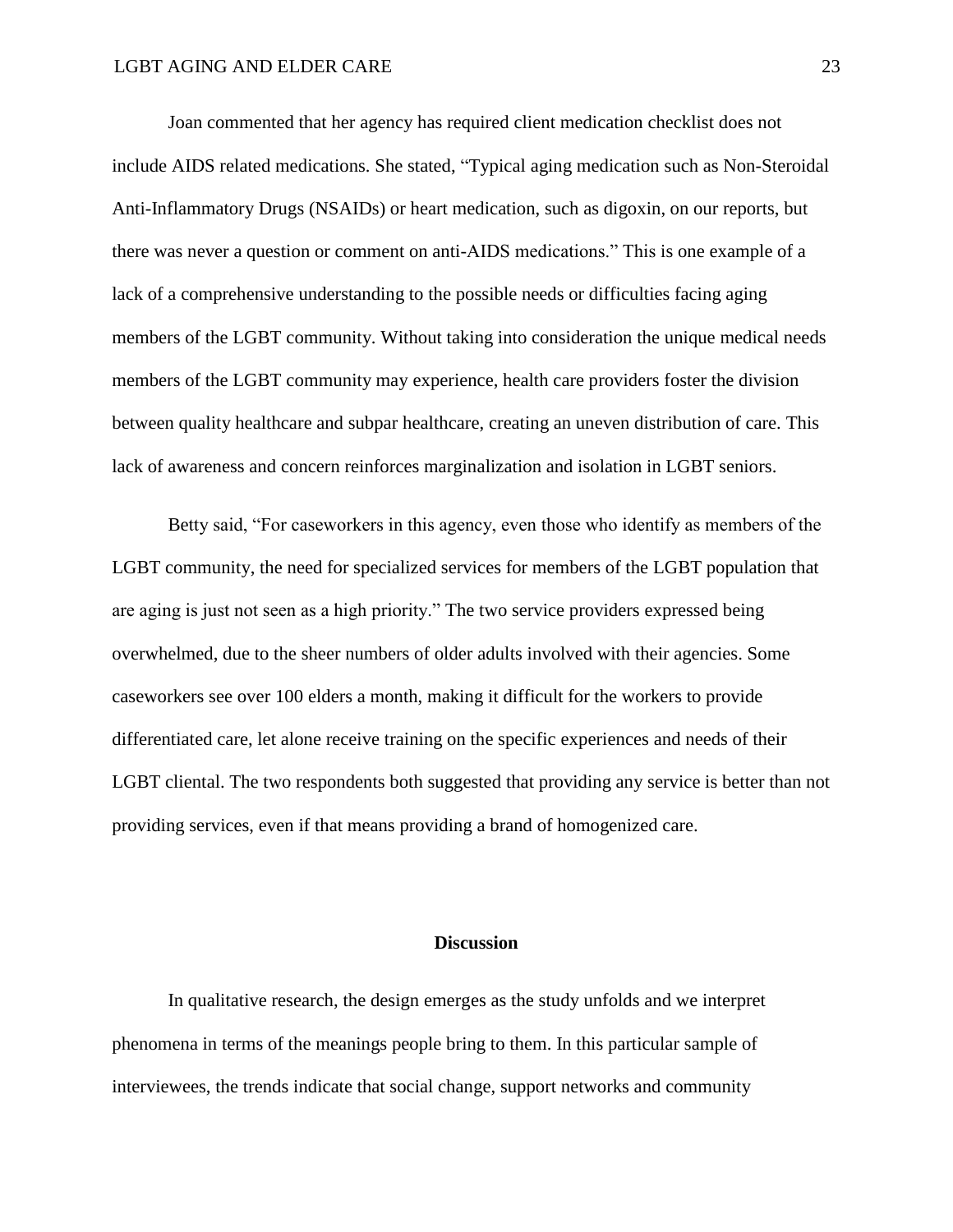#### LGBT AGING AND ELDER CARE 24

connections were of primary concern, but an accurate, historical account was also necessary. Many participants indicated the need for culturally competent healthcare, acceptance and opportunity on both a local and national level. While every member from the LGBT community interviewed for this project experienced discrimination, isolation or violence, many were more concerned with the future of the younger generation of LGBT members and their ability to live their life free from the prejudices of the past. Because of its small sample size, volunteer nature of participants and limited geographical focus, the conclusions of this study are not necessarily generalizable to other areas. Still, the voices of the twelve elders and two service providers in this study shed light on significant issues faced by aging members of the LGBT community. These include broad social supports, stronger legal rights and competent health care.

## Legal Rights: Beyond the Medical Checkup

One of the most significant findings from this study is that the desire to feel safe and accepted by health care providers was important, but it was not the dominant concern. Aging in a country that disregards non-normative gender expression or minimizes sexual identity creates hardship beyond the potential comfort of an hour-long medical checkup. Aging adults in the LGBT community who participated in this study still distrust the medical establishment that has failed them in the past. Participants that felt guarded about expressing their sexual orientation to medical professionals or unclear how the knowledge would fit in their care plan, did want a compassionate, welcoming environment when receiving healthcare services. As with any aging member of our population, LGBT elders deserve to age with dignity and respect in an environment that is safe, affordable and culturally sensitive, simultaneously treating the health of the entire individual.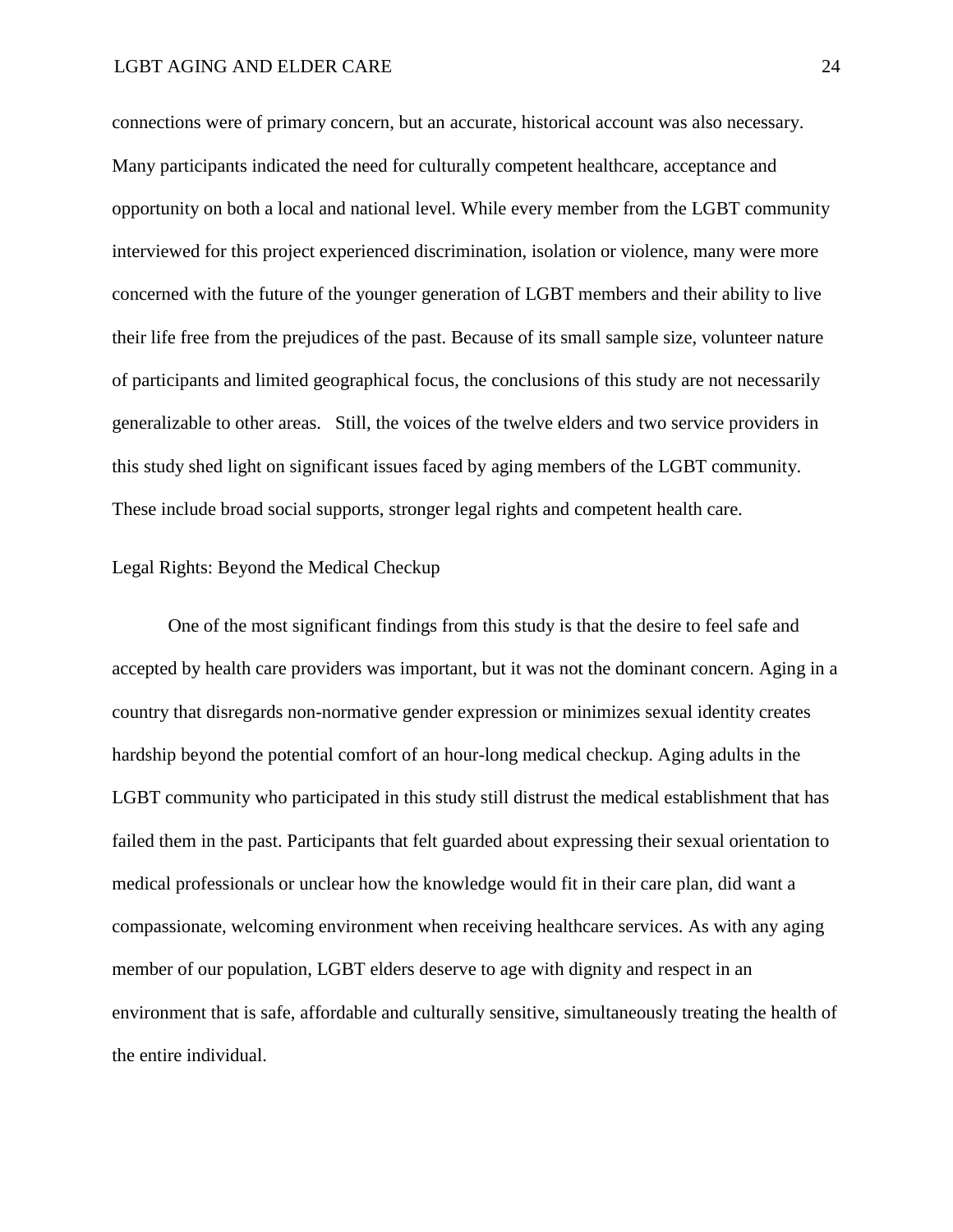Federal Programs and Policy Initiatives

Increasing family-related legal protections will improve the quality of life for LGBT older adults. Not surprisingly, current discussions centering on Social Security reform, changes to Medicare and Medicaid and the continued development of aging services or healthcare provisions have major implications for the older adult population (Tax, 2012).

Many proposed benefits gained by the aging population are usually denied to same-sex couples based solely on assumed, heterosexual identity (Apuzzo, 2001). As one example, the Older Americans Act (OAA) does not acknowledge the lives and needs of LGBT elders, despite ample evidence of heightened vulnerability or the need for unique aging supports. As the bill stands today, its legal definition of "family" does not include LGBT relationships (Apuzzo, 2001). The Older Americans Act, first enacted in 1965, federally funds programs that support millions of elders throughout the United States. These programs include home and communitybased services such as meal-on-wheels food delivery, adult day care services, transportation, information and referral, advocacy assistance, and social, legal, and employment services (Apuzzo, 2001). Programs that can identify remove or lessen barriers that aggravate economic insecurity, social isolation, and various health challenges related to aging will remain underfunded if financing for these programs is not provided and protected. Including issues and concerns relevant to the aging LGBT community in the Older Americans Act (OAA) and similar legislation would be strong first step towards meeting the specific needs of this vulnerable population.

Participants were forthcoming in stating that they feel denied basic human rights because they lack sufficiently comprehensive legal rights. For those participants in a long-term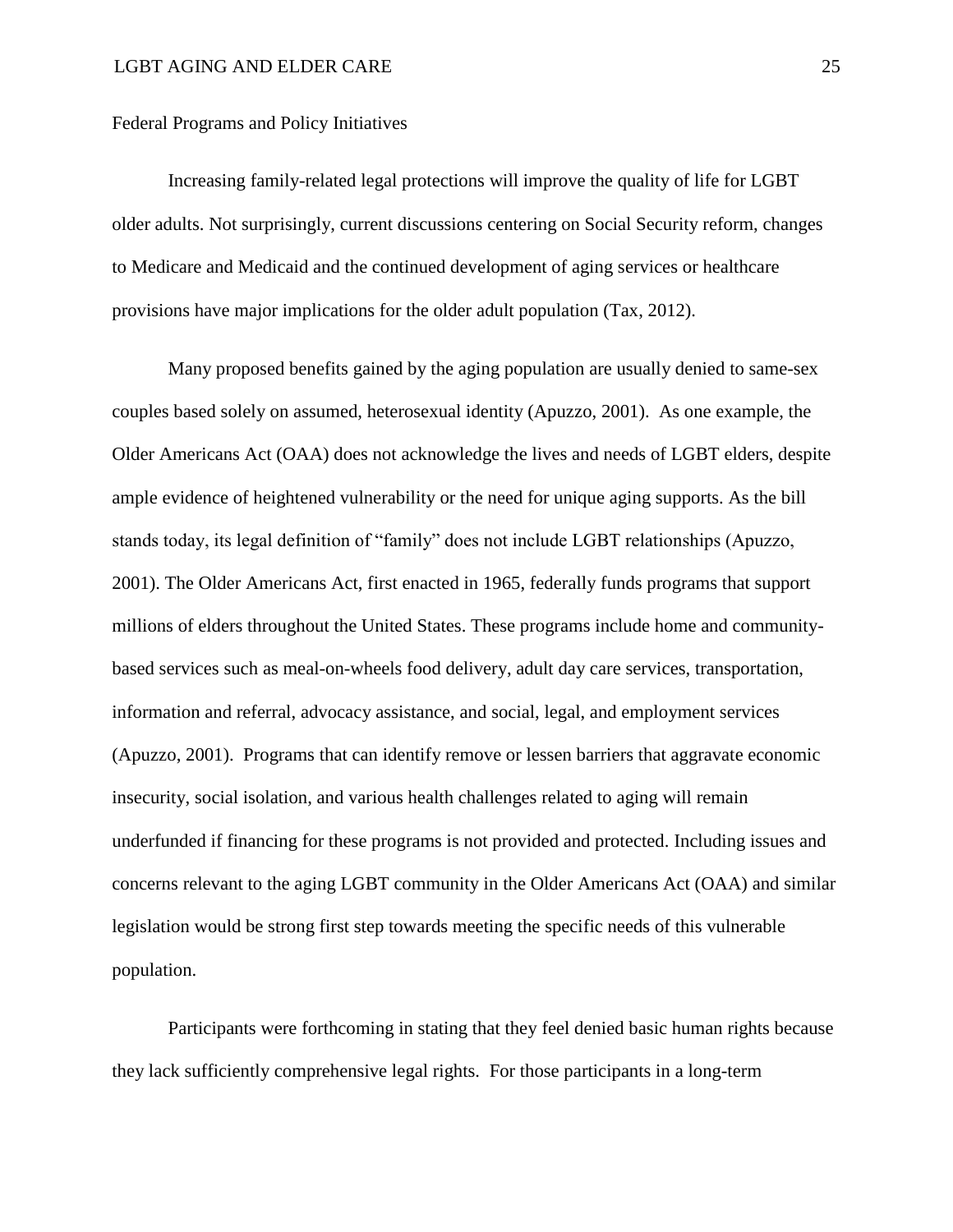relationship, this lack of legal status has significant implications, as the legitimacy of their relationship was limited. Signed into law in 1996, Defense of Marriage Act (D.O.M.A.) subsequently denies same-sex couples over 1,100 of the federal benefits given to married couples; a challenge to this law brought by a LGBT elder and is currently being heard in the Supreme Court in two separate cases on DOMA. The decision on these two cases, scheduled for June 2013 has profound and lasting implications related to the health and welfare of older LGBT couples. By upholding or striking down components of the law, the Supreme Court could potentially validate same-sex relationships or relegate LGBT elders to a life more securely closeted. Current policy restricts gays and lesbians from marriage, one of the most important relationships in life, stigmatizing a class of citizens based upon their status and labeling their most cherished relationships as second-rate, different, and unequal. By overturning DOMA, the same-sex couples who are denied benefits, benefits such as being able to file joint tax returns or receive Social Security survivor benefits, will have access to more of the resources that heterosexual couples enjoy; some changes would particularly benefit affluent LGBT couples in securing, and financing, quality healthcare. Without the higher rates of taxation on health benefits that non-married dependents pay, same-sex couples would better afford health coverage.

## Inclusion of LGBT-specific Data

One recommendation drawing from study findings relates to the inclusion of LGBTspecific data. The inclusion of data specific to LGBT elders would ensure policy design based on specific needs. Collected data can generate remarkable, information-driven insights into the devastating health disparities facing LGBT seniors (Cook-Daniels, 2001). These disparities include access to health care, HIV/AIDS, mental health concerns, and a higher incidence of chronic physical conditions. LGBT elders are more likely to delay getting the necessary care and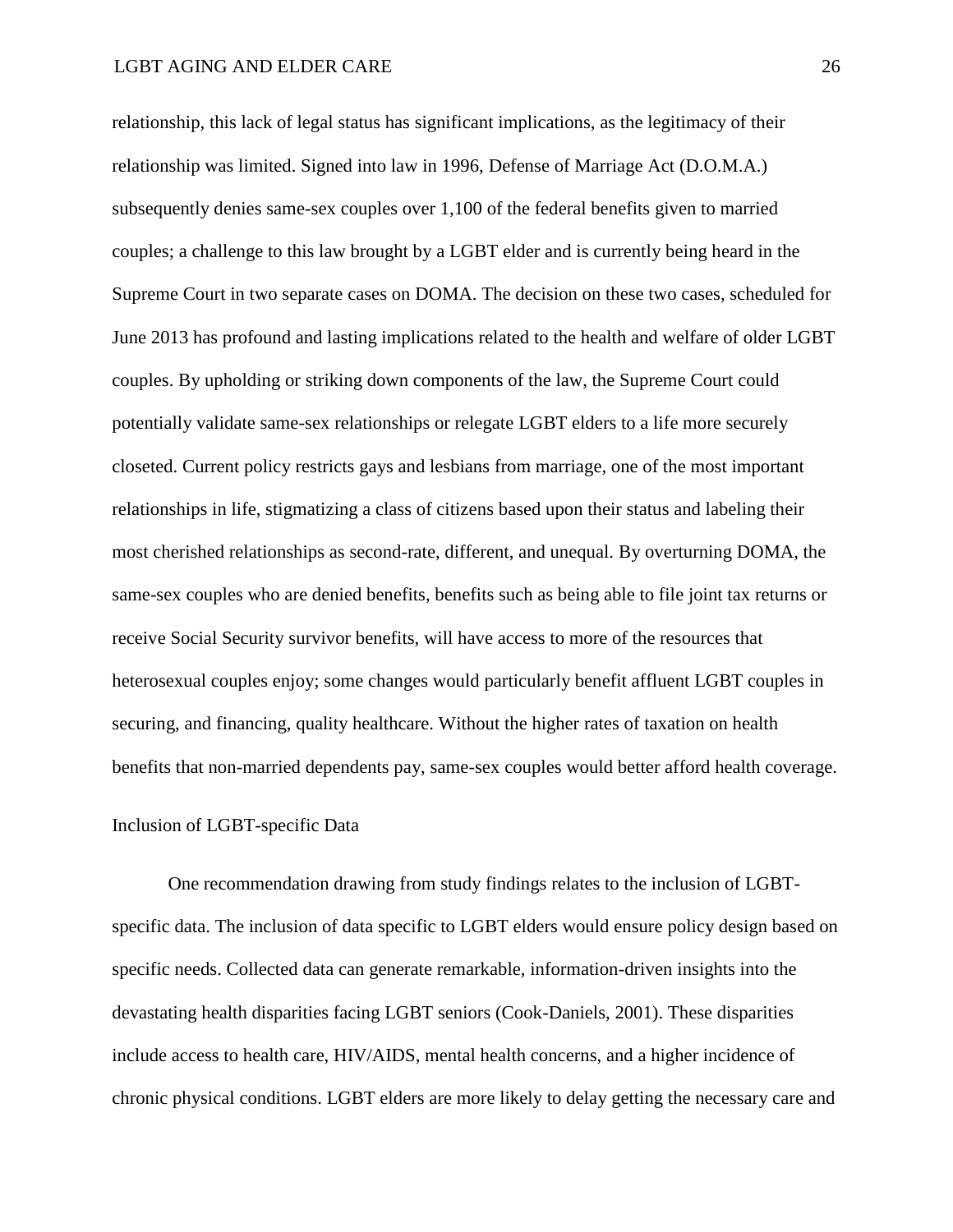## LGBT AGING AND ELDER CARE 27

prescriptions, and more likely to resort to visiting emergency rooms for care, driving up the overall cost of healthcare. LGBT adults are more likely to experience psychological distress, are more likely to need medication for emotional health issues, and are more likely to consume alcohol and use tobacco. By understanding the unique health needs and specific difficulties facing LGBT older adults, data on sexual orientation and gender can support effective outreach policies and identify opportunities that serve the LGBT community more fully.

## Advocacy

In order to fully respond to the needs of LGBT elders, advocates and policymakers could consider several avenues. Advocates would be wise to insist that new and existing federal and state studies on physical and mental health include information on LGBT people and, that health care workers become trained regarding the unique disparities. Policymakers should enact health plans that cover the needs of LGBT older adults. Providing more resources and culturally competent centers, advocates can assist LGBT seniors to maintain independence, increase social contact and form interdependent communities intent on benefitting every member.

## **Conclusion**

Stemming from my research experiences, I would also assert that advocacy for and with LGBT elders and policy changes need to be actualized and implemented. It is no longer enough to research and study and compile evidence. It is time to make significant, long-term changes to how we treat all of the aging members of our population. At a lunch in the greater Boston area for LGBT elders, several participants and leaders in the community indicated that they felt overwhelmed by the numerous requests for interviews and survey studies. Many elders felt discussing their unique situation was beneficial and would provide useful information, but did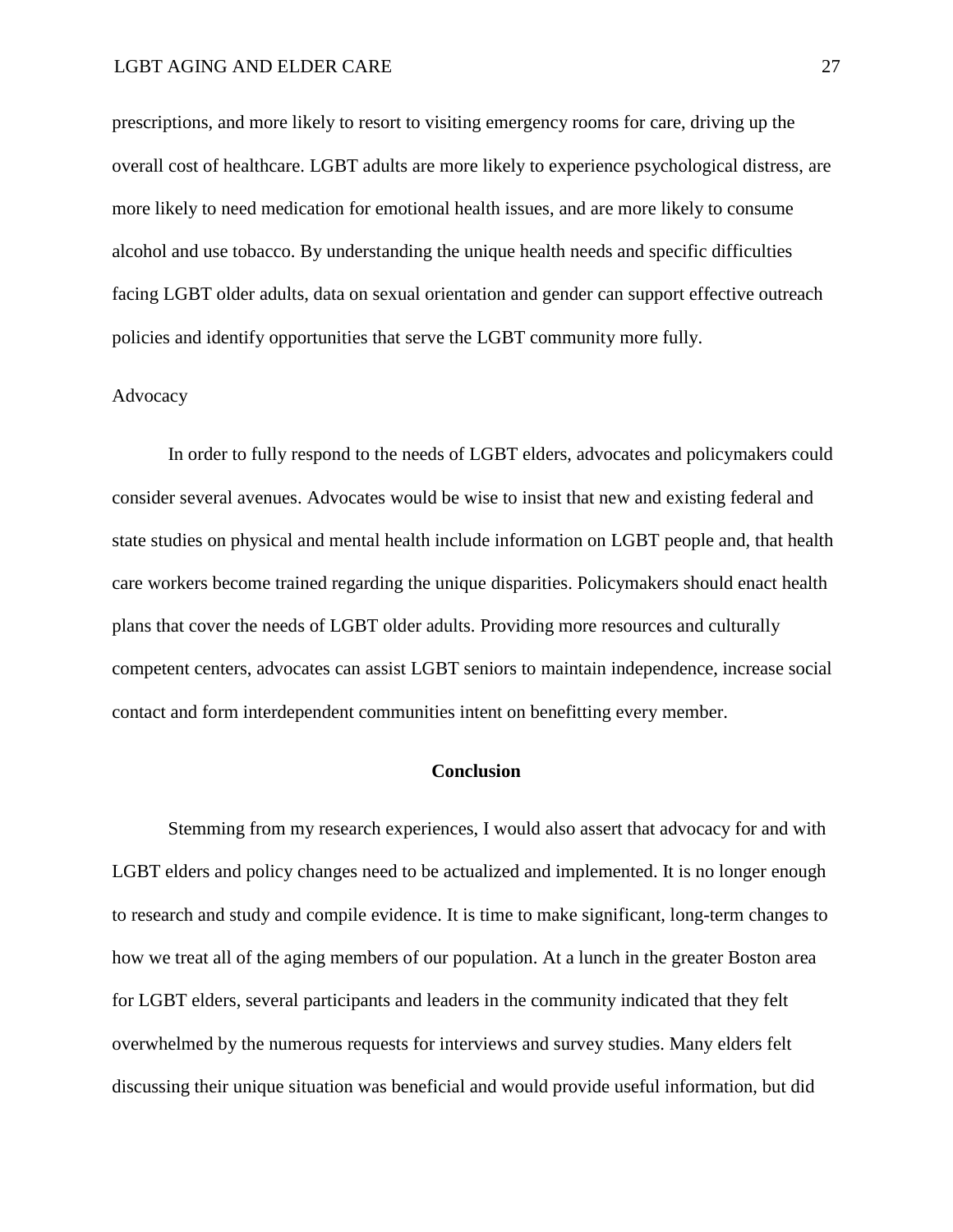not see their insights implemented to create change or enhance their wellbeing. Poverty, housing, food and fair treatment are still elusive. Gathering information and learning from a disenfranchised group is useless without converting the raw data into policy, laws and regulations that advance the targeted minority group. Only empowered advocates implementing gathered information will change a government that finds it legal to deny a person a job or the right to adopt foster children based solely on actual or perceived sexual orientation. Otherwise, the information will remain useless without a commitment to overcoming social inequity, fostering hope for a future where no person, regardless of his or her relationship status or gender identity, has to suffer the injustice of discrimination or forced minority status. Each person's life experience is very different, as are his or her encounters with gay acceptance and their interactions with healthcare professionals. Many gay individuals want their sexuality taken into consideration and want treatment to consist of respect, dignity and equality. Education and awareness training for all staff involved in the care of older people should address homophobic prejudice. The anti-discriminatory policies that embrace diversity and equality need to be enshrined in the codes of conduct for all professionals involved in the care of older adults.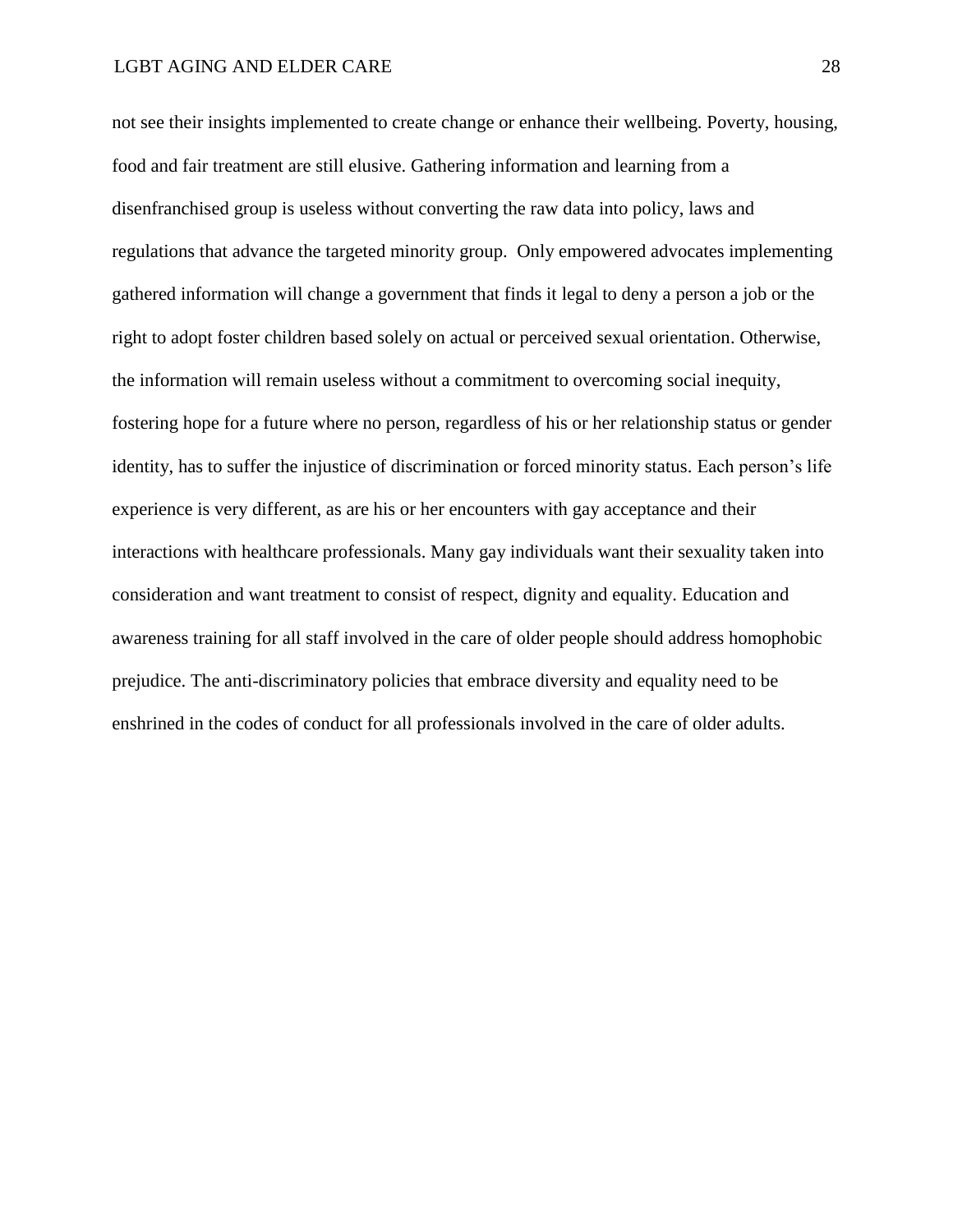## References

- Andermann, L. (2010). Culture and the social construction of gender: Mapping the intersection with mental health. *International Review of Psychology*, 22(5), 501-512.
- Anetzberger, G., Ishler, K., Mostade, J., & Blair, M. (2004). Gray and gay: A community dialogue on the issues and concerns of older gays and lesbians [Electronic version]. *Journal of Gay & Lesbian Social Services*, *17*(1), 23-45. doi:10.1300/J041v17n01\_03

Apuzzo, V. (2001). A call to action. *Journal of Gay & Lesbian Social Services*. 13(4), 1-11.

- Brown, H., and Christine Cocker. *Social work with lesbians and gay men*. London: SAGE Publications Ltd, 2010. Print.
- Cahill, S., South, K., & Spade, J. (2000). Outing age. Public policy issues affecting gay, lesbian, bisexual and transgender elders. *Policy Institute of the National Gay and Lesbian Task Force*. Retrieved from

<http://www.thetaskforce.org/downloads/reports/reports/OutingAge.pdf>

- Chenail, R. (2011). Ten steps for conceptualizing and conducting qualitative research studies in a pragmatically curious manner. *The Qualitative Report*. 16(6), 1713-1730.
- Concannon, L. (2009). Developing inclusive health and social care policies for older LGBT citizens. *British Journal of Social Work*, 39(3), 403-417.
- Cook-Daniels, L. (2011). It's about time: LGBT aging in a changing world. *Services & Advocacy for Gay, Lesbian, Bisexual & Transgendered Elders*. Retrieved from [http://forge](http://forge-forward.org/wp-content/docs/SAGE_Conference-Findings.pdf)[forward.org/wp-content/docs/SAGE\\_Conference-Findings.pdf](http://forge-forward.org/wp-content/docs/SAGE_Conference-Findings.pdf)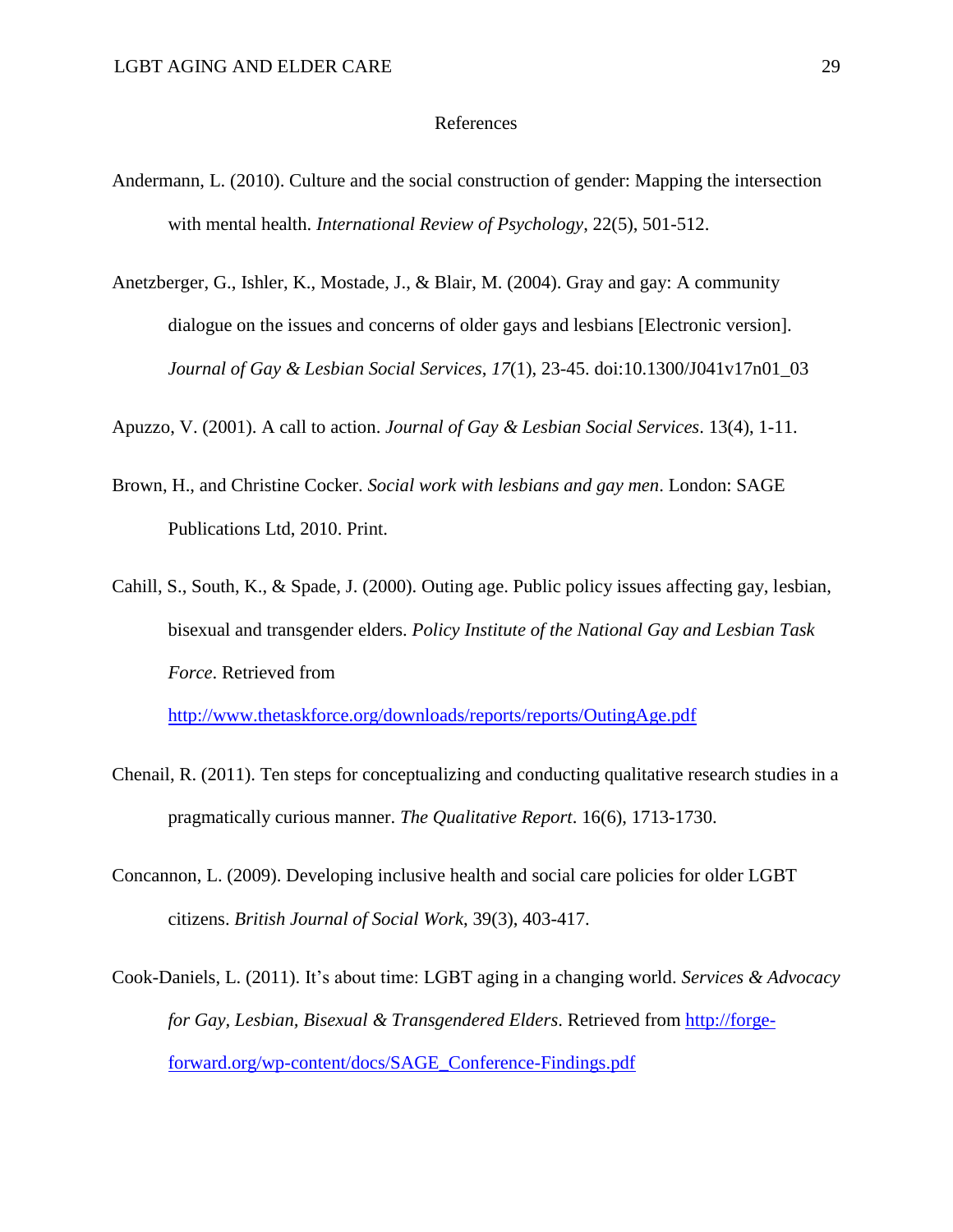- Denzin, N. & Lincoln, Y. (Eds.) (2011). *The SAGE handbook of qualitative research* (4. ed.). London: SAGE Publications.
- Duggan, L. (1990). Review essay: From instincts to politics: Writing the history of sexuality in the U.S. *Journal of Sex Research*, *27*(1), 95-110.
- Delafuente, J. (2009). The Silver Tsunami is coming: Will pharmacy be swept away with the tide? *American Journal of Pharmaceutical Education*, *73*(1), 1-2.
- Fenge, L., Hicks, C. (2011). Hidden lives: The importance of recognizing the needs and experiences of older lesbians and gay men within healthcare practice. *Diversity in Health & Care*, *8*(3), 147-154.
- Ford, Z. (2012). The complicated question of diagnosing transgender identities. . Retrieved from [http://thinkprogress.org/lgbt/2012/12/03/1271431/apa-revises-manual-being-transgender](http://thinkprogress.org/lgbt/2012/12/03/1271431/apa-revises-manual-being-transgender-is-no-longer-a-mental-disorder/)[is-no-longer-a-mental-disorder/](http://thinkprogress.org/lgbt/2012/12/03/1271431/apa-revises-manual-being-transgender-is-no-longer-a-mental-disorder/)
- Gabrielson, M. (2011). We have to create family: Aging support issues and needs among older lesbians [Electronic version]. *Journal of Gay & Lesbian Social Services*, *23*(3), 322-334. doi:10.1080/10538720.2011.562803
- Haber, D. (2009). Gay aging [Electronic version]. *Gerontology & Geriatrics Education*, *30*(3), 267-280. doi:10.1080/02701960903133554
- Huges, M. (2009). Lesbian and gay people's concerns about aging and accessing services [Electronic version]. *Australian Social Work*, *62*(2), 186-201.
- Hughes, A., Harold, R., and Boyer, J. (2011). Awareness of LGBT aging issues among aging services network providers. *Journal of Gerontological Social Work*, *54*(7), 659-677.